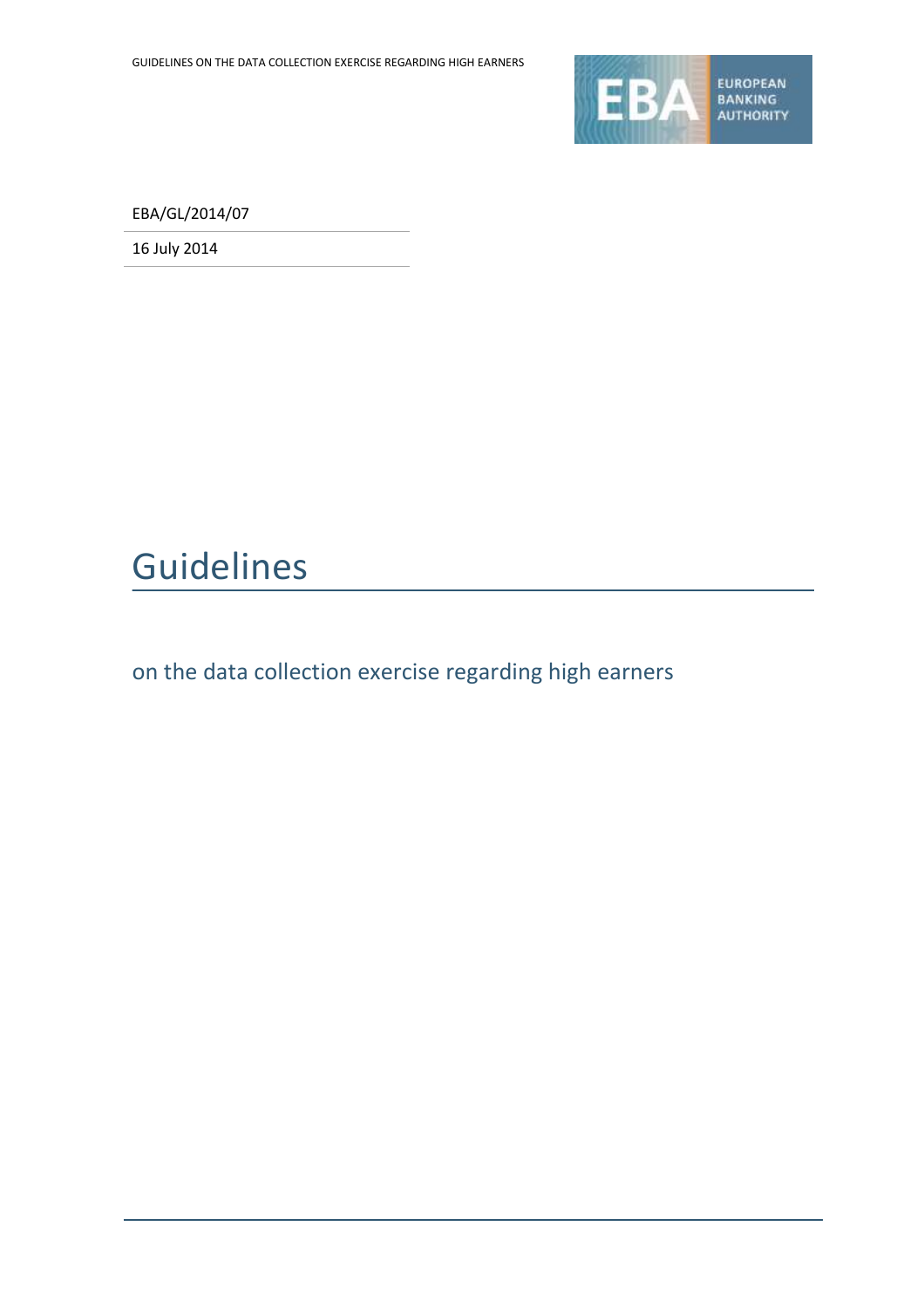

# **Contents**

| 1. Executive summary                                                                     | 3              |
|------------------------------------------------------------------------------------------|----------------|
| 2. Background and rationale                                                              | 4              |
| 3. EBA Guidelines on the data collection exercise regarding high earners                 | 6              |
| <b>Status of these Guidelines</b>                                                        | 6              |
| <b>Reporting Requirements</b>                                                            | 6              |
| Title I - Subject matter, scope and definitions                                          | $\overline{7}$ |
| Title II- Requirements concerning the format and frequency of the reporting for the data |                |
| collection exercise regarding high earners                                               | 8              |
| Title III- Transitional provisions and implementation                                    | 10             |
| 4. Accompanying documents                                                                | 16             |
| Summary of key issues and the EBA's response                                             | 19             |
| Summary of responses to the consultation and the EBA's analysis                          | 20             |
| 5. Confirmation of compliance with guidelines and recommendations                        | 29             |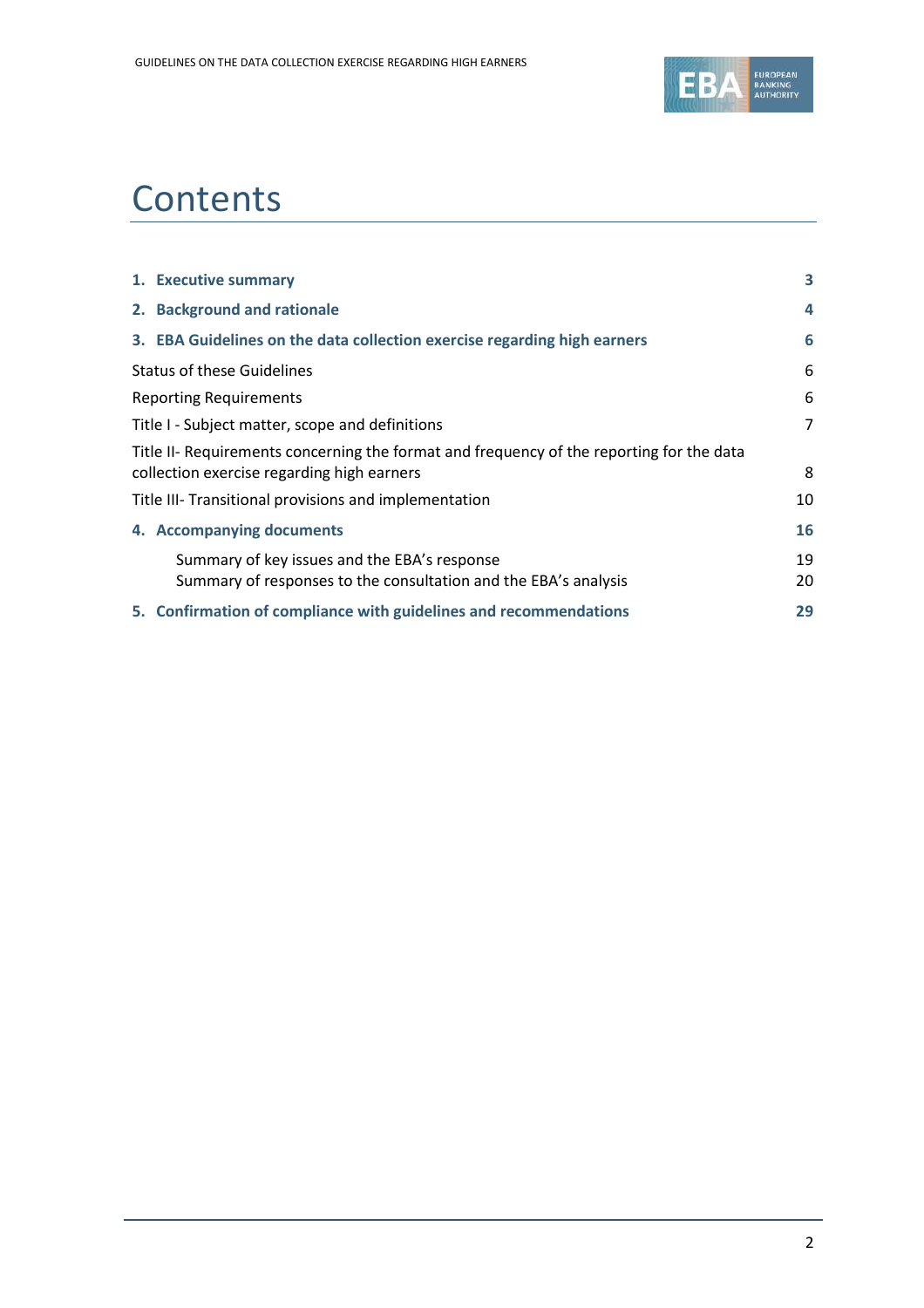

# 1. Executive summary

The European Banking Authority (EBA) has updated its Guidelines on the data collection exercise regarding high earners, the previous version, published on 27 July 2012, is repealed. The update implements the changes to the data collection requirements specified in Directive 2013/36/EU (CRD IV). It was necessary to make the changes to reflect the new requirements of the Directive; some additional clarifications have also been made to ensure the high quality of the data collected. The template has been updated to better align with the data collected in the remuneration benchmarking exercise provided by the CRD IV as well. The more granular data will allow a more meaningful analysis and increase the transparency of remuneration paid to high earners.

Directive 2013/36/EU requires competent authorities to collect information on the number of natural persons, per institution, who are remunerated EUR 1 million or more per financial year, in pay brackets of EUR 1 million, including their job responsibilities, the business area and the main elements of the salary, bonus, long-term award and pension contribution. Therefore, the data regarding high earners need to be collected in a more granular way than under the previous framework which required the collection of the information without any differentiation of pay brackets and did not include additional information on the job responsibilities of high earners. A new template for the collection of data is included in the Guidelines.

The new reporting format should be used for the collection of data regarding high earners as of the financial year 2013. Competent authorities should collect the data relating to the performance year 2013 from the institutions using the new templates by a date that ensures that the data relating to the performance year 2013 is submitted to the EBA by 30 November 2014, which will publish the data on an aggregate home Member State basis in a common format.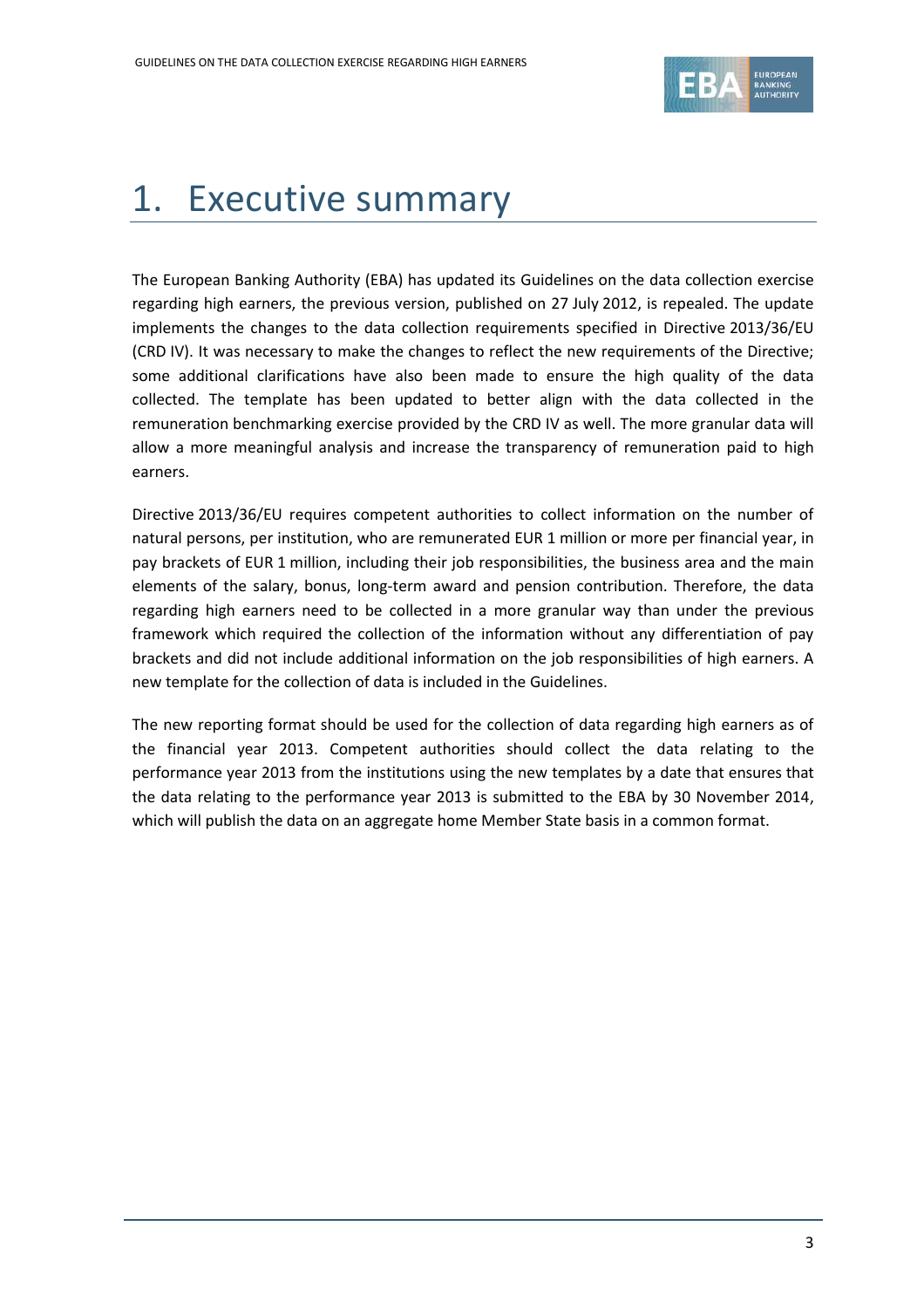

## 2. Background and rationale

Article 75(3) of Directive 2013/36/EU (CRD IV) states that '[c]ompetent authorities shall collect information on the number of natural persons per institution remunerated EUR 1 million or more per financial year, in pay brackets of EUR 1 million, including their job responsibilities, the business area involved and the main elements of salary, bonus, long-term award and pension contribution. That information shall be forwarded to EBA, which shall publish it on an aggregate home Member State basis in a common reporting format. EBA may elaborate guidelines to facilitate the implementation of this paragraph and ensure the consistency of the information collected.'

The EBA had a similar mandate under CRD III (Directive 2010/76/EU) based on which it published the 'Guidelines on the data collection exercise regarding high earners' on 27 July 2012. Under those Guidelines, data were collected from 2010 to 2012, and the results were published on the EBA website. The objective of the data collection is to reveal year-to-year developments in the number of individuals earning at least EUR 1 million within the European Union and the European Economic Area (EEA), and within the different Member States, and to assess the major components of remuneration awarded to high earners. This information can be used together with additional remuneration benchmarking data to analyse the application of remuneration policies within the European Union and the EEA, and the trends in remuneration practices, to improve the remuneration framework. The EBA has updated the 'Guidelines on the data collection exercise regarding high earners' to facilitate the data collection exercise.

While the general structure of the data collection has been retained, CRD IV requires information on the responsibilities of high earners to be collected in addition to the previous data. For this purpose, the Guidelines differentiate between management, senior management, staff whose professional activities have a material impact on the institution's risk profile (identified staff), staff in control functions and other staff. As set out in the previous Guidelines, data for business areas are collected separately to ensure consistency with historical data. However, management and staff in corporate functions (e.g. Human Resources, IT etc.) were not assigned to a separate business line, but reported under 'all other'. To separate corporate functions from other business areas and independent control functions and to distinguish staff working in management from other senior managers, separate categories for these functions have been introduced. As a result, the data will be collected in a more granular way, which will also allow for a more meaningful analysis of the data.

To achieve an accurate allocation of staff to different categories, the revised Guidelines clarify that staff with more than one relevant function or business area should be assigned to the function or business area in which the staff member's main activities are carried out. Each person and the amount they are paid should only be reported once, and amounts paid to one person should not be split between different functions, business areas or responsibilities.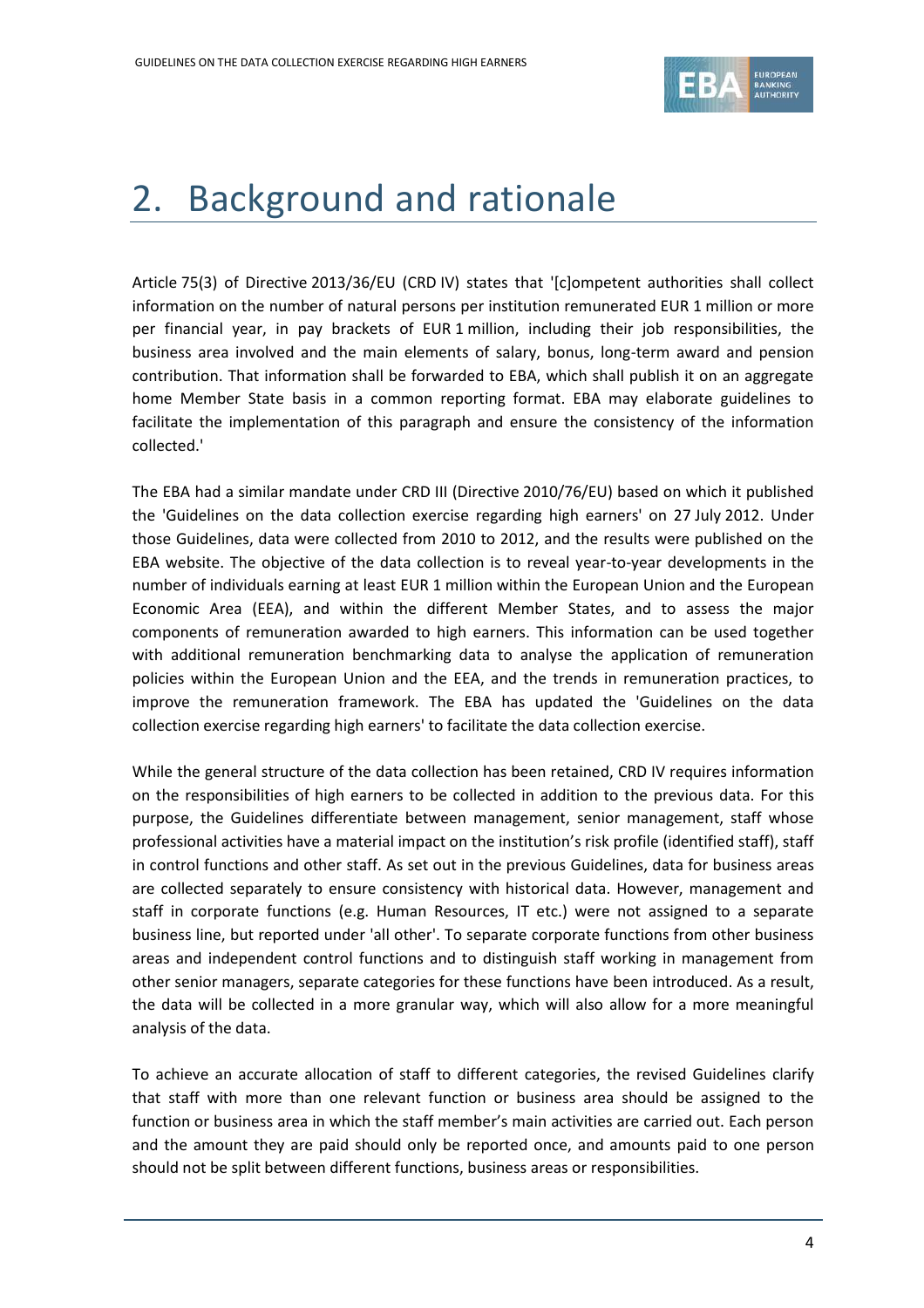

Additional data regarding the payout of fixed remuneration need to be collected to analyse the changes of remuneration practices in light of the introduction in CRD IV of a limitation of the ratio between variable and fixed remuneration. These practices will be subject to the upcoming guidelines on remuneration policies.

The requirement to collect data was extended in the CRD IV compared to that specified in the CRD III, in that the data required are more granular. The requirement for competent authorities to collect information on remuneration entered into force on 1 January 2014, but, as it refers to all data which is disclosed or collected after that date, it is not limited to remuneration received after that date. In addition to the previous data collected, information should be provided for payment brackets of EUR 1 million as required by the CRD IV. This requires the collection of multiple data from institutions to collect separate information for each payment band. However, most information should already be available in institutions as corresponding disclosure requirements regarding the number of high earners per payment bracket have been introduced by the CRR.

The EBA has updated the Guidelines to take into account the requirements specified in Directive 2013/36/EU and the experience gained from the previous data collections. Some clarifications have been introduced in the updated Guidelines to ensure a more consistent collection of data.

The CRD IV requires competent authorities of Member States to collect all data regarding high earners from institutions. To ensure a complete but efficient collection of data as under the previous Guidelines, the data collection should take place at the highest EEA-consolidated level of a banking group and should also encompass EEA branches of institutions that have their head office in a third country. Unlike the scope of consolidation specified in CRD III or CRD IV, non-EEA subsidiaries and non-EEA branches of EEA groups are excluded from this data collection exercise.

The Guidelines should be read in conjunction with the CEBS 'Guidelines on remuneration policies and practices' and the forthcoming EBA 'Guidelines on remuneration policies', as appropriate. All definitions provided in those Guidelines and in Directive 2013/36/EU and Regulation (EU) No 575/2013 apply.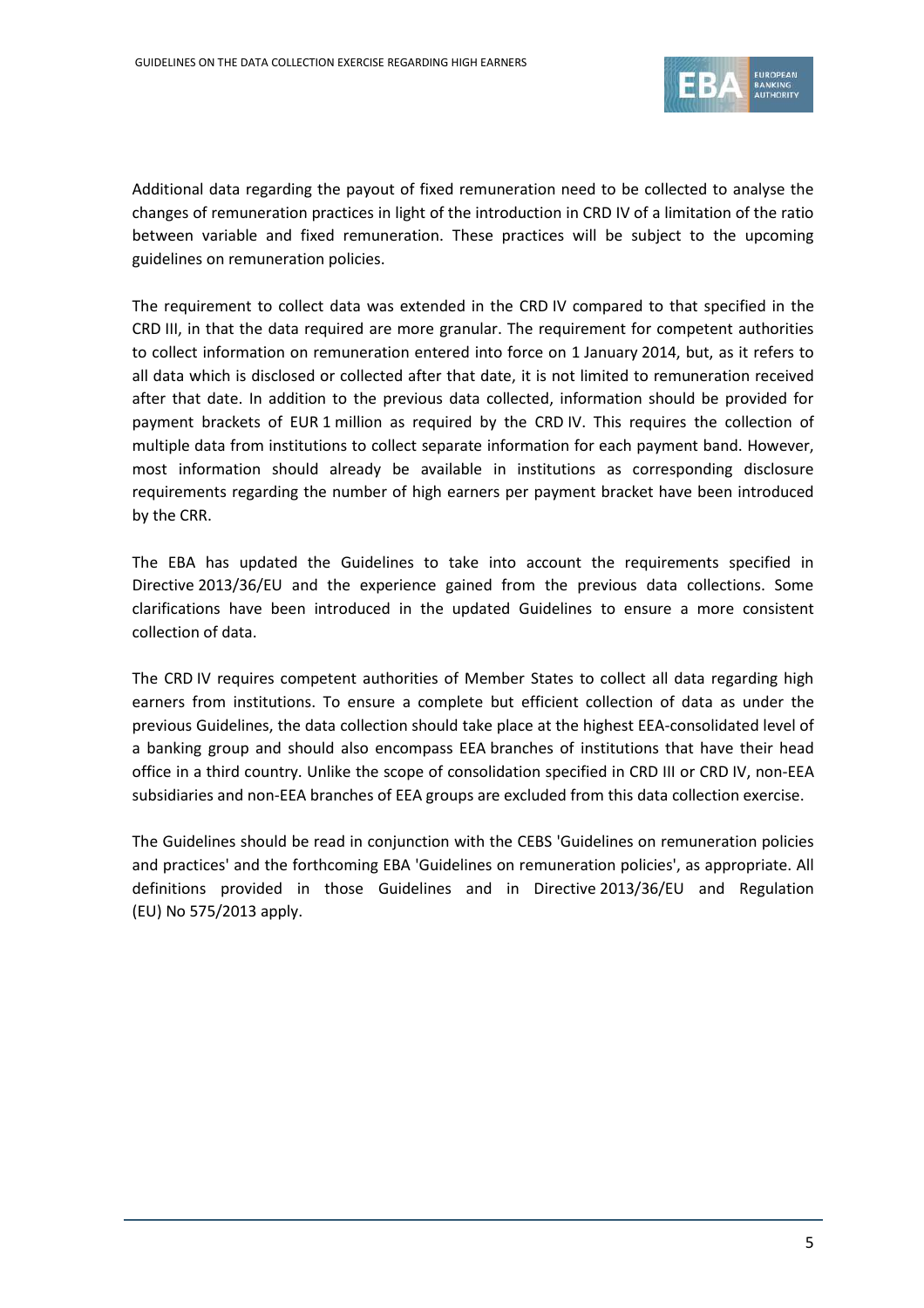

# 3. EBA Guidelines on the data collection exercise regarding high earners

### Status of these Guidelines

This document contains guidelines issued pursuant to Article 16 of Regulation (EU) No 1093/2010 of the European Parliament and of the Council of 24 November 2010 establishing a European Supervisory Authority (European Banking Authority), amending Decision No 716/2009/EC and repealing Commission Decision 2009/78/EC ('*the EBA Regulation'*). In accordance with Article 16(3) of the EBA Regulation, competent authorities and financial institutions must make every effort to comply with the guidelines.

Guidelines set out the EBA's view of appropriate supervisory practices within the European System of Financial Supervision or of how Union law should be applied in a particular area. The EBA therefore expects all competent authorities and financial institutions to whom guidelines are addressed to comply with guidelines. Competent authorities to whom guidelines apply should comply by incorporating them into their supervisory practices as appropriate (e.g. by amending their legal framework or their supervisory processes), including where guidelines are directed primarily at institutions.

### Reporting Requirements

According to Article 16(3) of the EBA Regulation, competent authorities must notify the EBA as to whether they comply or intend to comply with these guidelines, or otherwise with reasons for non-compliance, by 16.09.2014. In the absence of any notification by this deadline, competent authorities will be considered by the EBA to be non-compliant. Notifications should be sent by submitting the form provided at Section 5 to [compliance@eba.europa.eu](mailto:compliance@eba.europa.eu) with the reference 'EBA/GL/2014/07'. Notifications should be submitted by persons with appropriate authority to report compliance on behalf of their competent authorities.

Notifications will be published on the EBA website, in line with Article 16(3).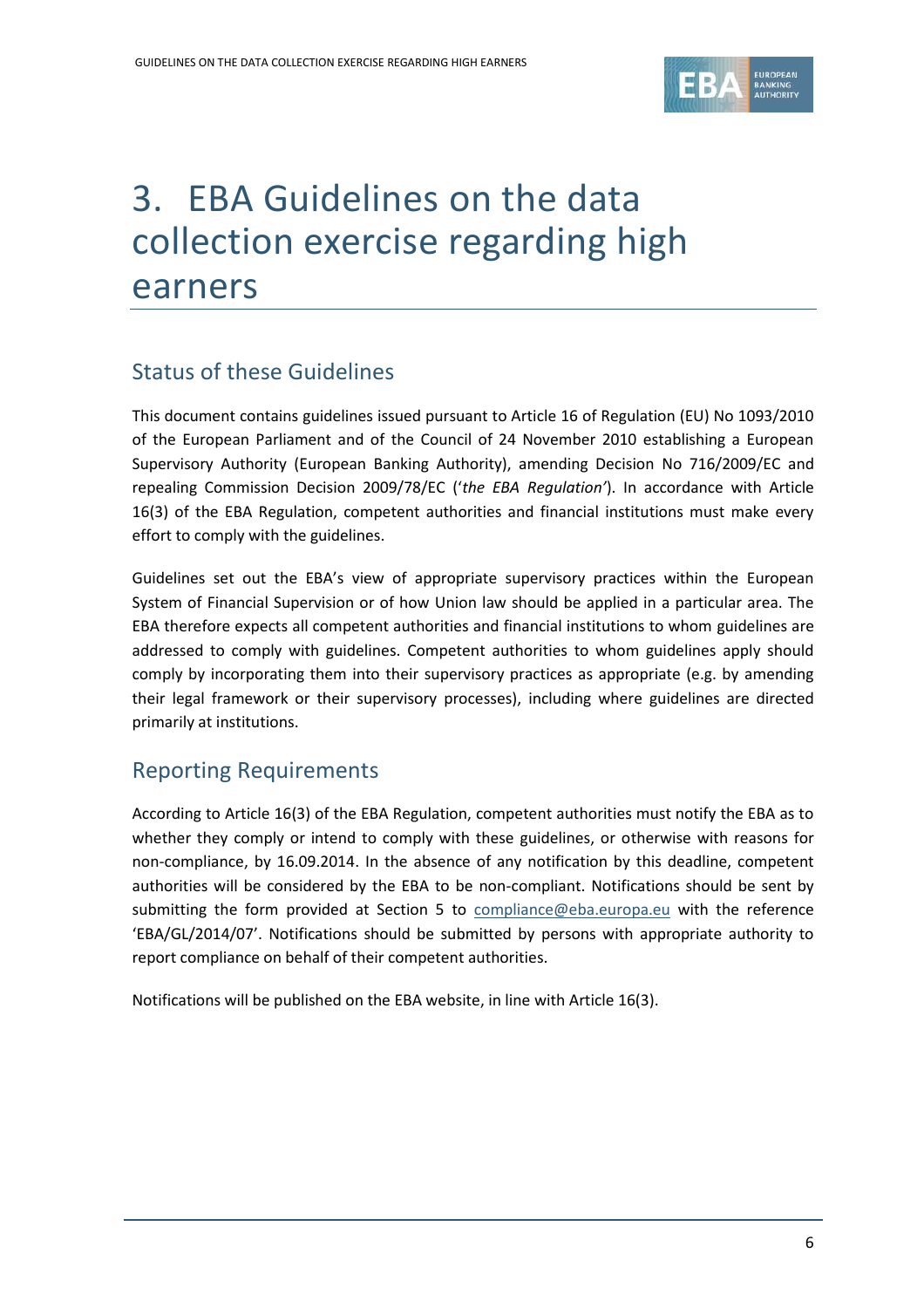

### Title I - Subject matter, scope and definitions

#### 1. Scope of the Guidelines

1.1. These Guidelines facilitate the implementation of Article 75(3) of Directive 2013/36/EU<sup>1</sup> concerning the collection of information regarding the natural persons per institution remunerated EUR 1 million or more per financial year, and ensure the consistency of the information collected.

1.2. These Guidelines are addressed to competent authorities.

1.3. The terms defined in Article 3 of Directive 2013/36/EU or Article 4 of Regulation (EU) No  $575/2013<sup>2</sup>$  have the same meaning in these Guidelines.

1.4. In these Guidelines 'high earners' means staff earning a remuneration of at least EUR 1 million per financial year.

#### 2. Scope of the institutions subject to the data collection

2.1. Competent authorities should collect information regarding high earners from:

- a. all institutions established in all EEA Member States, at the highest level of consolidation, in the manner specified in point 3 below;
- b. EEA branches of institutions that have their head office in a third country.

2.2. Competent authorities should collect data for the following two categories of firms, only where they are included in the scope of consolidation of an institution for which data regarding high earners are collected:

- a. firms that are referred to in (b) and (c) of Article 4(2) of Regulation (EU) No 575/2013;
- b. other firms which are neither credit institutions nor investment firms.

#### 3. Scope of consolidation

1

Where competent authorities collect information at the highest level of consolidation as referred to in point 2.1. above, this information should cover all subsidiaries and branches within a group established in the EEA as well as information for EEA branches of institutions that have their head office in a third country. Data regarding high earners in third countries should not be collected within this exercise, even if they relate to subsidiaries or branches of EEA groups.

 $^1$  Directive 2013/36/EU of the European Parliament and of the Council of 26 June 2013 on access to the activity of credit institutions and the prudential supervision of credit institutions and investment firms, amending Directive 2002/87/EC and repealing Directives 2006/48/EC and 2006/49/EC (OJ L 176, 27.6.2013, p. 338).

<sup>&</sup>lt;sup>2</sup> Regulation (EU) No 575/2013 of the European Parliament and of the Council of 26 June 2013 on prudential requirements for credit institutions and investment firms and amending Regulation (EU) No 648/2012 (OJ L 176, 27.6.2013, p. 1).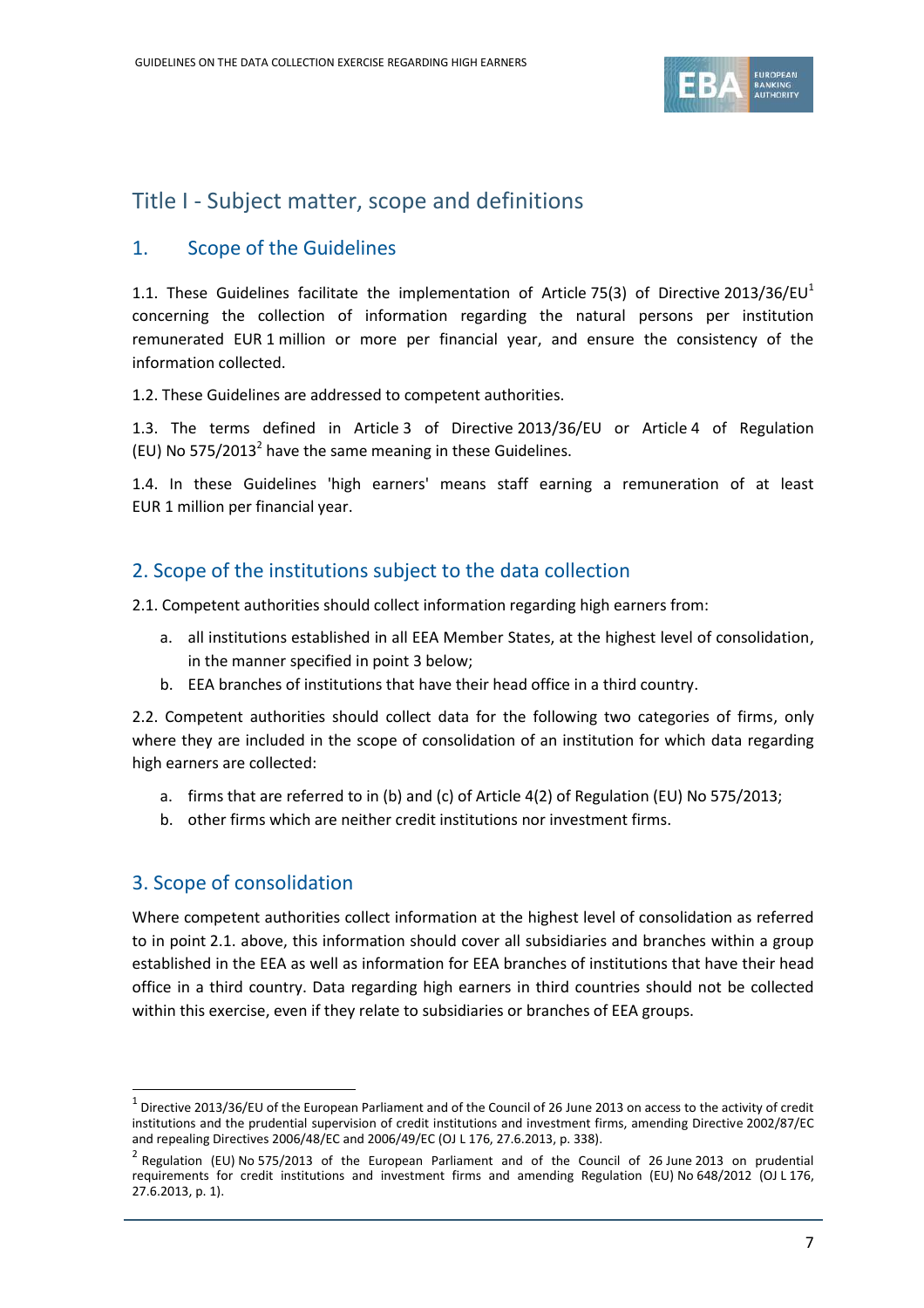

## Title II- Requirements concerning the format and frequency of the reporting for the data collection exercise regarding high earners

#### 3. Information to be collected

1

3.1. As specified in point 1 above, competent authorities should collect the required data regarding high earners from the institutions referred to in point 2.1 in accordance with Annex I and in the manner specified in the Annex itself and in points 3.2 to 3.7.

3.2. A separate set of data should be collected/provided for each EEA state in which high earners are located and for each payment bracket of EUR 1 million (e.g. EUR 1 million to less than EUR 2 million; EUR 2 million to less than EUR 3 million, etc.).

3.3. The number of high earners should be reported as the number of natural persons (headcount), independent of the number of working hours on which their contract is based. For high earners the remuneration paid in euro, elements of remuneration, the EEA state, function or business area and responsibility should be reported in accordance with Annex I.

3.4. High earners should be classified under the EEA state, function or business area and responsibility where they carry out the predominant part of their business activities. The full amount of remuneration awarded to the relevant high earner within the group or institution should be reported under this EEA state, function or business area and responsibility. If the predominant areas for one high earner have the same weight, the institution should allocate the high earner and his or her remuneration taking into account the allocation of other high earners, so that the report best reflects the distribution of high earners within the institution. For each high earner, figures should only be reported once and the full amounts should be assigned to one EEA state, one function or business area and responsibility only.

3.5. High earners who carry out professional activities both within and outside the EEA should be classified under an EEA state only if they undertake the predominant part of their professional activities within the EEA. Otherwise, figures should not be reported.

3.6. Competent authorities should collect the required information using financial year-end figures denominated in euro. All amounts should be reported as full amounts in euro, i.e. not as rounded amounts, (e.g. EUR 1 234 567.00 instead of EUR 1.2 million). Competent authorities should ensure that institutions that do not have any high earners in their EEA scope of consolidation provide a response stating this fact and do not submit any additional data.

3.7. Where data on the remuneration of high earners are collected from institutions which disclose financial figures in a currency other than euro, the exchange rate used by the Commission for financial programming and the budget for December of the reported year should be used for the conversion of the figures to be reported<sup>3</sup>.

 $3$  The EBA provides a link to the information on its website together with these Guidelines; the exchange rate can also be accessed under [http://ec.europa.eu/budget/contracts\\_grants/info\\_contracts/inforeuro/inforeuro\\_en.cfm](http://ec.europa.eu/budget/contracts_grants/info_contracts/inforeuro/inforeuro_en.cfm) .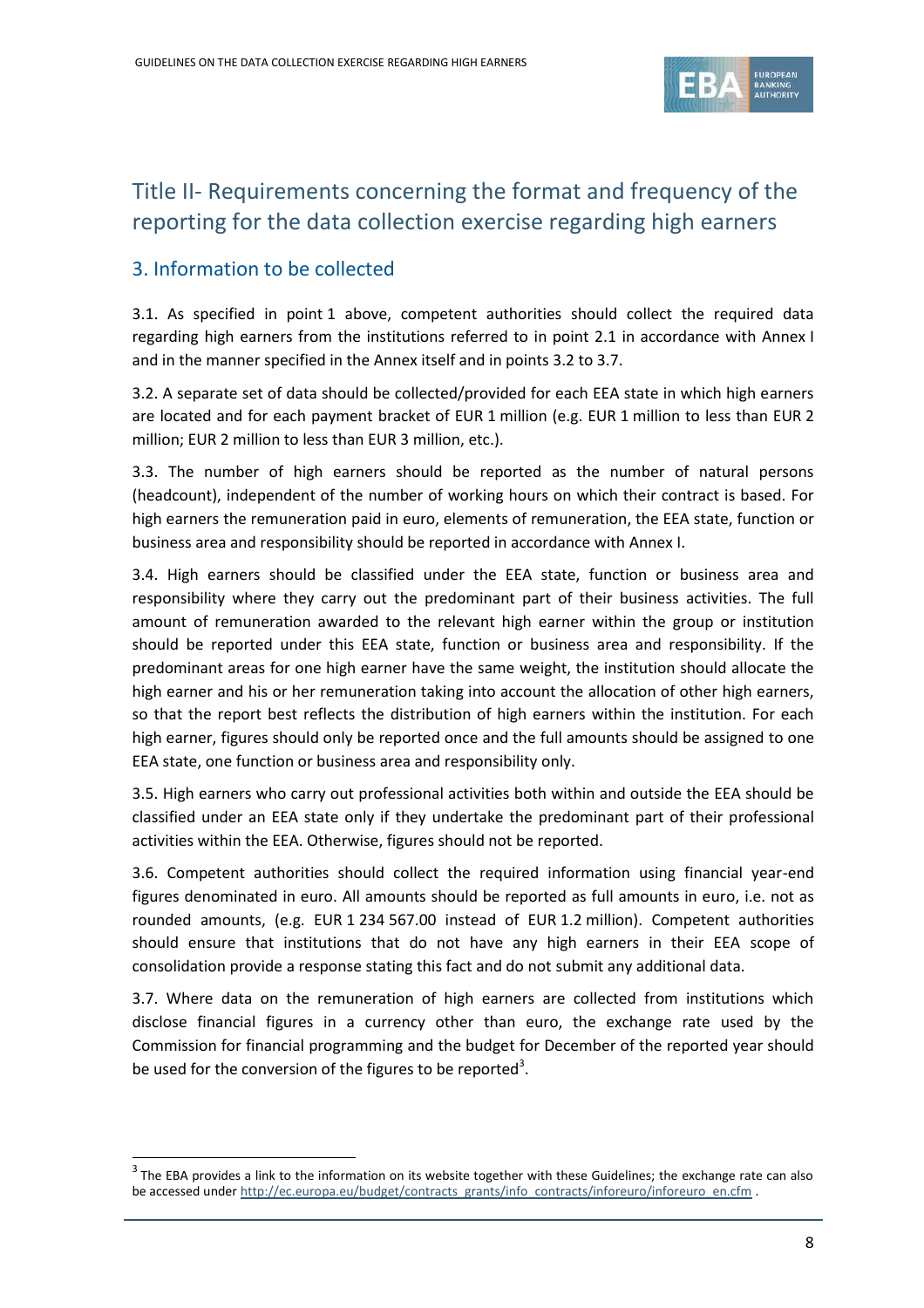

### 4. Aggregation of data

4.1. Competent authorities should aggregate the data collected within their Member State from institutions and branches, by aggregating the data reported within each distinct pay bracket per EEA Member State and submit the aggregated data per pay bracket and EEA Member State to the EBA. Where there is more than one competent authority in a Member State, the competent authorities should co-ordinate the data collection to ensure that only one set of data is collected and reported for that Member State.

4.2. The EBA will aggregate the submissions of competent authorities for each EEA state and publish an annual report regarding high earners.

4.3. The EBA will inform competent authorities of aggregated data per payment bracket which have been reported for their Member State by another competent authority.

### 5. Frequency of the data collection, submission to EBA dates and reference year

5.1. Competent authorities should collect the information regarding high earners from institutions annually by 30 June of each year.

5.2. Competent authorities should aggregate the data and submit them per EEA state to the EBA by 31 August of each year using the EBA's remuneration data reporting system and following the specifications that the EBA provide for the use of this system. If there is no data to be reported, the competent authority should inform the EBA accordingly.

5.3. The data reported should relate to remuneration awarded to staff for the performance year preceding the year in which the information is submitted.

5.4. Remuneration awarded based on multi-year accrual periods that do not revolve on an annual basis, i.e. where institutions do not start a new multi-year period every year, should be fully allocated to the performance year in which the remuneration was awarded, without consideration of the point in time when the variable remuneration is effectively paid. These amounts should be reported separately to allow a further analysis of fluctuations of the variable remuneration and should not be deducted from the amount of variable remuneration reported.

### 6. Data quality

6.1. Competent authorities should check the completeness and plausibility of the data reported by each institution and should have appropriate processes and controls in place to ensure that data are aggregated correctly.

6.2. To ensure the high quality of data, competent authorities should perform specific additional data quality checks where requested by the EBA.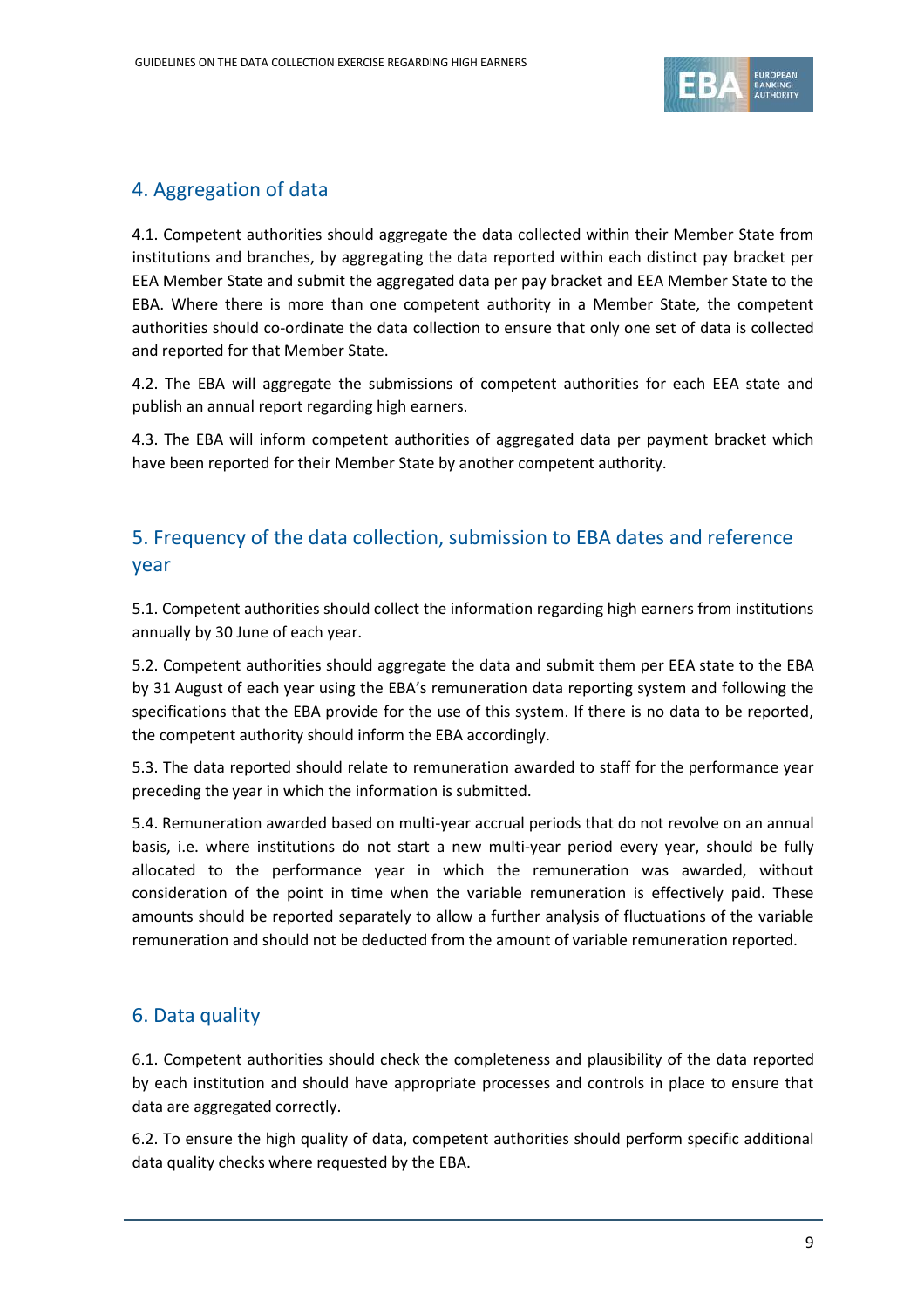

### Title III- Transitional provisions and implementation

#### 7. Repeal

The EBA Guidelines on the data collection exercise regarding high earners (EBA/GL/2012/05), published on 27 July 2012, are repealed with immediate effect.

#### 8. Transitional arrangements

8.1. Competent authorities should collect data relating to the performance year 2013 from the institutions by a date that ensures that the data relating to the performance year 2013 are submitted to the EBA by 30 November 2014.

8.2. For the data relating to the performance year 2013, 'staff whose professional activities have a material impact on the institution's risk profile' are considered to be those described in Annex V, Section 11(23) of Directive 2006/48/EU as amended by Directive 2010/76/EU.

### 9. Date of application

Competent authorities should implement these Guidelines by incorporating them in their supervisory procedures by 31 October 2014. After that date, competent authorities should ensure that institutions comply with them effectively.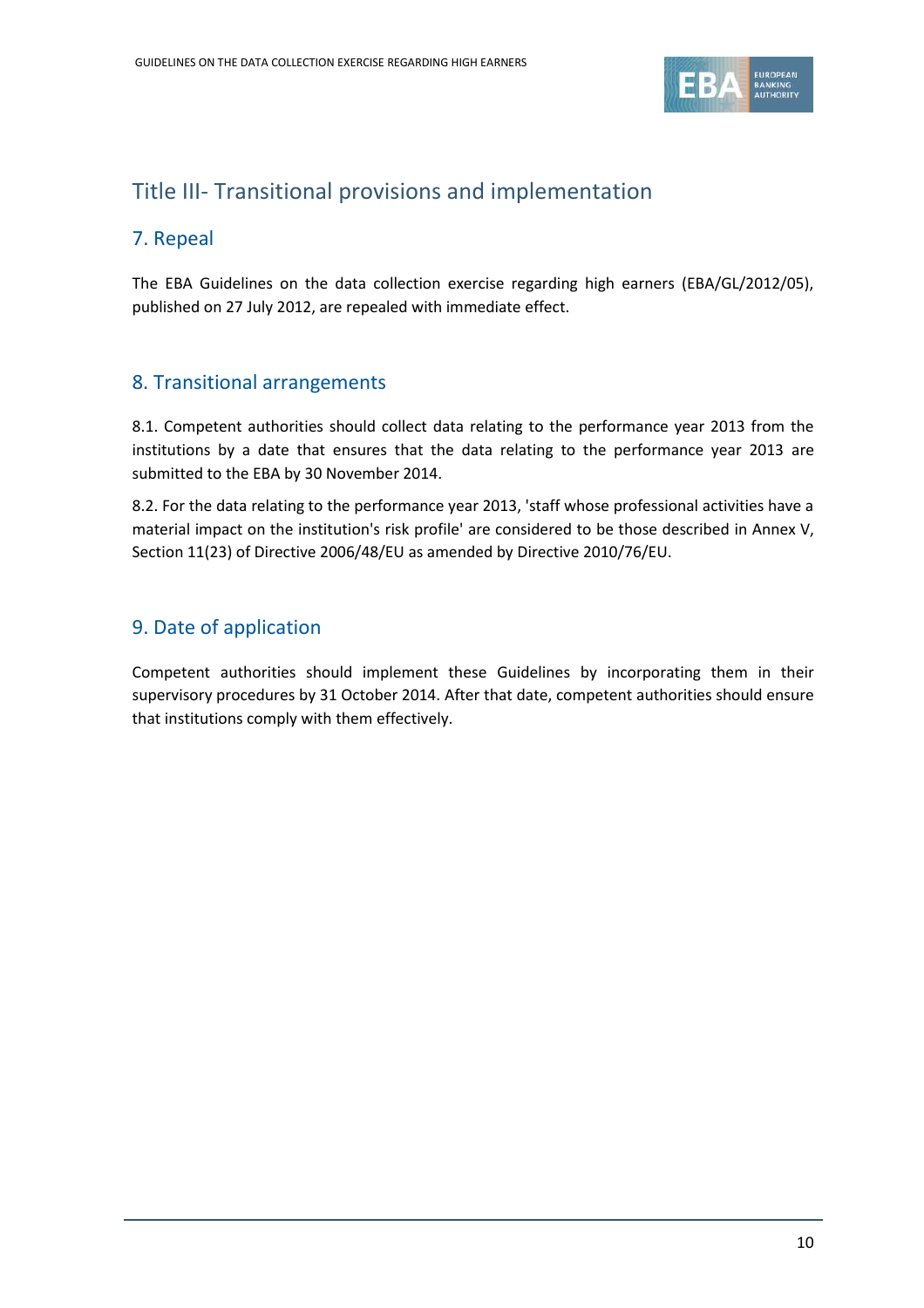

## ANNEX 1 – Information on the remuneration of high earners

| Name of the institution/group:                                                             |                                                              |                                                |                           |                              |                                  |                                     |                                                   |                        |
|--------------------------------------------------------------------------------------------|--------------------------------------------------------------|------------------------------------------------|---------------------------|------------------------------|----------------------------------|-------------------------------------|---------------------------------------------------|------------------------|
| <b>EEA state to which the data relate:</b>                                                 |                                                              |                                                |                           |                              |                                  |                                     |                                                   |                        |
|                                                                                            | Performance year for which remuneration is awarded (year n): |                                                |                           |                              |                                  |                                     |                                                   |                        |
| Payment bracket (EUR 1mn to less than EUR 2mn; EUR 2mn to less than 3mn;<br>etc. $)^{1}$ : |                                                              |                                                |                           |                              |                                  |                                     |                                                   |                        |
|                                                                                            | <b>MB</b><br><b>Supervisory</b><br>function $2$              | <b>MB</b><br><b>Management</b><br>function $3$ | Investment<br>banking $4$ | <b>Retail</b><br>banking $5$ | Asset<br>management <sup>6</sup> | Corporate<br>functions <sup>7</sup> | Independent<br>lcontrol<br>functions <sup>8</sup> | All other <sup>9</sup> |
| <b>Number of</b>                                                                           |                                                              |                                                | #                         | #                            |                                  | 1#                                  |                                                   |                        |

4  $\frac{1}{1}$  Including corporate finance advice services, private equity, capital markets, trading and sales.

5 Including total lending activity (to individuals and enterprises).

1

 $^7$  All functions that have responsibilities for the whole institution at the consolidated level and for subsidiaries with such functions at the solo level, e.g. Human Resources, IT.

 $^9$  Staff who cannot be mapped into one of the other business areas, institutions should be required to indicate the function of staff members in the footnote.

 $^1$  One template should be completed for each remuneration bracket of EUR 1 million, all amounts should be reported in full amounts in euro (e.g. EUR 123 456 7.00).

 $2$  Members of the management body in its supervisory function; this includes non-executive directors of any board in the scope of consolidation, according to Article 3(1)(8) of Directive 2013/36/EU. Members should be assigned to this category taking into account point 2.4 of these guidelines. Attendance fees should be reported as remuneration.

 $3$  Members of the management body in its management function according to Article 3(1)(7) of Directive 2013/36/EU who have executive functions within the management body; this includes all executive directors of any board in the scope of consolidation.

 $<sup>6</sup>$  Including portfolio management, managing of UCITS and other forms of asset management.</sup>

 $^8$  Staff active in the independent risk management, compliance and internal audit functions as described in the EBA's guidelines on internal governance. Such reporting requirements should apply to these functions at the consolidated level and for subsidiaries with such functions at the solo level.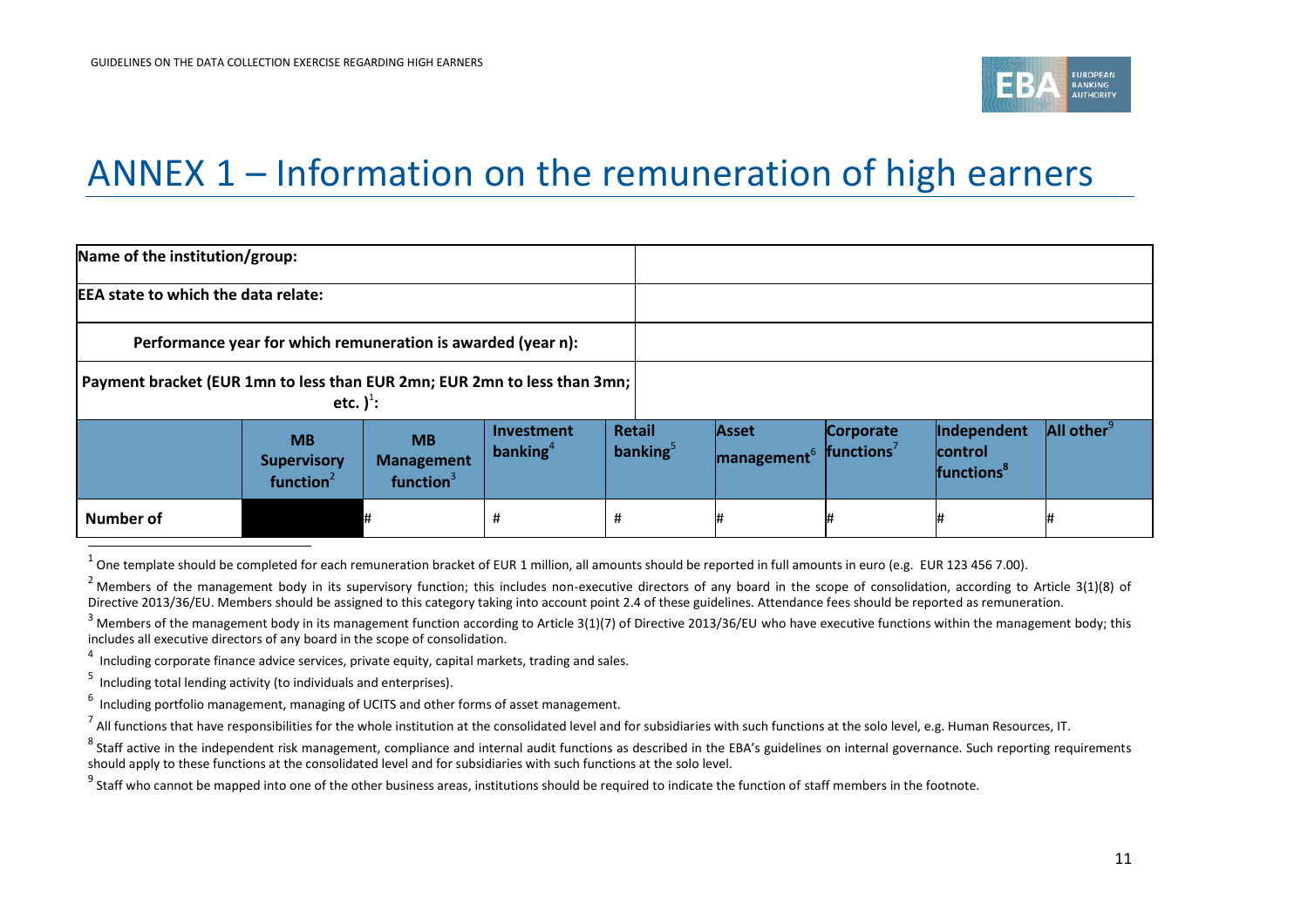

| individuals in senior<br>$m$ anagement $^{10}$                  |      |   |      |      |   |   |    |   |
|-----------------------------------------------------------------|------|---|------|------|---|---|----|---|
| <b>Number of</b><br>individuals in<br>control functions $^{11}$ |      |   | $\#$ | #    | # |   |    |   |
| Number of other<br>staff                                        | $\#$ |   | $\#$ | $\#$ |   | # | #  |   |
| <b>Total Number of</b><br>high earners                          | $\#$ | # | $\#$ | #    | # | # | l# | # |
| Of which: 'identified<br>staff $12$                             | $\#$ | # | $\#$ | #    | # |   |    |   |
| <b>Total fixed</b><br>remuneration (in<br>$EUR)^{13}$           |      |   |      |      |   |   |    |   |
| Of which: fixed in<br>cash                                      |      |   |      |      |   |   |    |   |
| Of which: fixed in<br>shares and share-<br>linked instruments   |      |   |      |      |   |   |    |   |

 $\frac{10}{10}$  Senior management as defined in Article 3(9) of Directive 2013/36/EU.

 $11$  Control functions comprise control functions within the business units and the independent compliance, risk control and internal audit function.

 $^{12}$  Staff whose professional activities have a material impact on the institutions' risk profile under Article 92(2) of Directive 2013/36/EU (for data relating to the performance year 2013 under Annex V section 11(23) of Directive 2006/49/EU as amended by Directive 2010/76/EU).

<sup>&</sup>lt;sup>13</sup> Fixed remuneration includes payments, proportionate regular (non-discretionary) pension contributions or benefits (where they are without consideration of any performance criteria).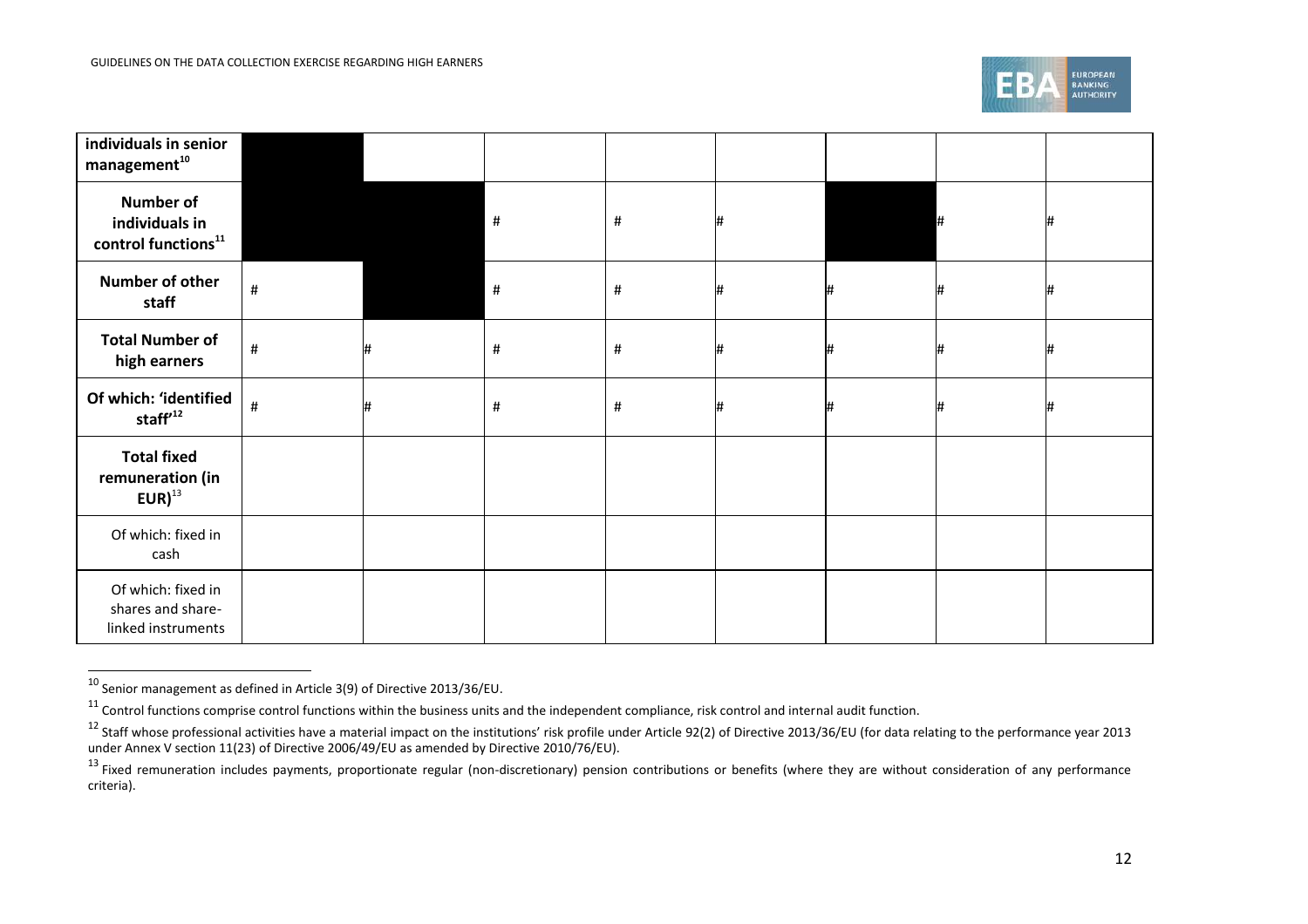

| Of which: fixed in<br>other types<br>instruments                                                                      |  |  |  |  |
|-----------------------------------------------------------------------------------------------------------------------|--|--|--|--|
| <b>Total variable</b><br>remuneration (in<br>$EUR)^{14}$                                                              |  |  |  |  |
| Of which: variable in<br>cash                                                                                         |  |  |  |  |
| Of which: variable in<br>shares and share-<br>linked instruments                                                      |  |  |  |  |
| Of which: variable in<br>other types of<br>instruments <sup>15</sup>                                                  |  |  |  |  |
| Total amount of<br>variable<br>remuneration<br>awarded in year N<br>which has been<br>deferred (in EUR) <sup>16</sup> |  |  |  |  |

<sup>&</sup>lt;sup>14</sup>Variable remuneration includes additional payments or benefits depending on performance or, in exceptional circumstances, other contractual elements but not those which form part of routine employment packages (such as healthcare, childcare facilities or proportionate regular pension contributions). Both monetary and non-monetary benefits should be included. Amounts should be reported gross, without any reduction due to the application of the discount rate for variable remuneration for the categories of total variable remuneration, variable in cash, variable in shares and share-linked instruments, and variable in other types of instruments.

.

<sup>15</sup> Instruments in accordance with Article 94(1)(l)(ii) of Directive 2013/36/EU.

<sup>&</sup>lt;sup>16</sup> Deferred remuneration in accordance with Article 94(1)(m) of Directive 2013/36/EU. Amounts should be reported gross, without any reduction due to the application of the discount rate for deferred variable remuneration for the categories of total deferred variable remuneration, deferred variable in cash, deferred variable in shares and share-linked instruments, and deferred variable in other types of instruments.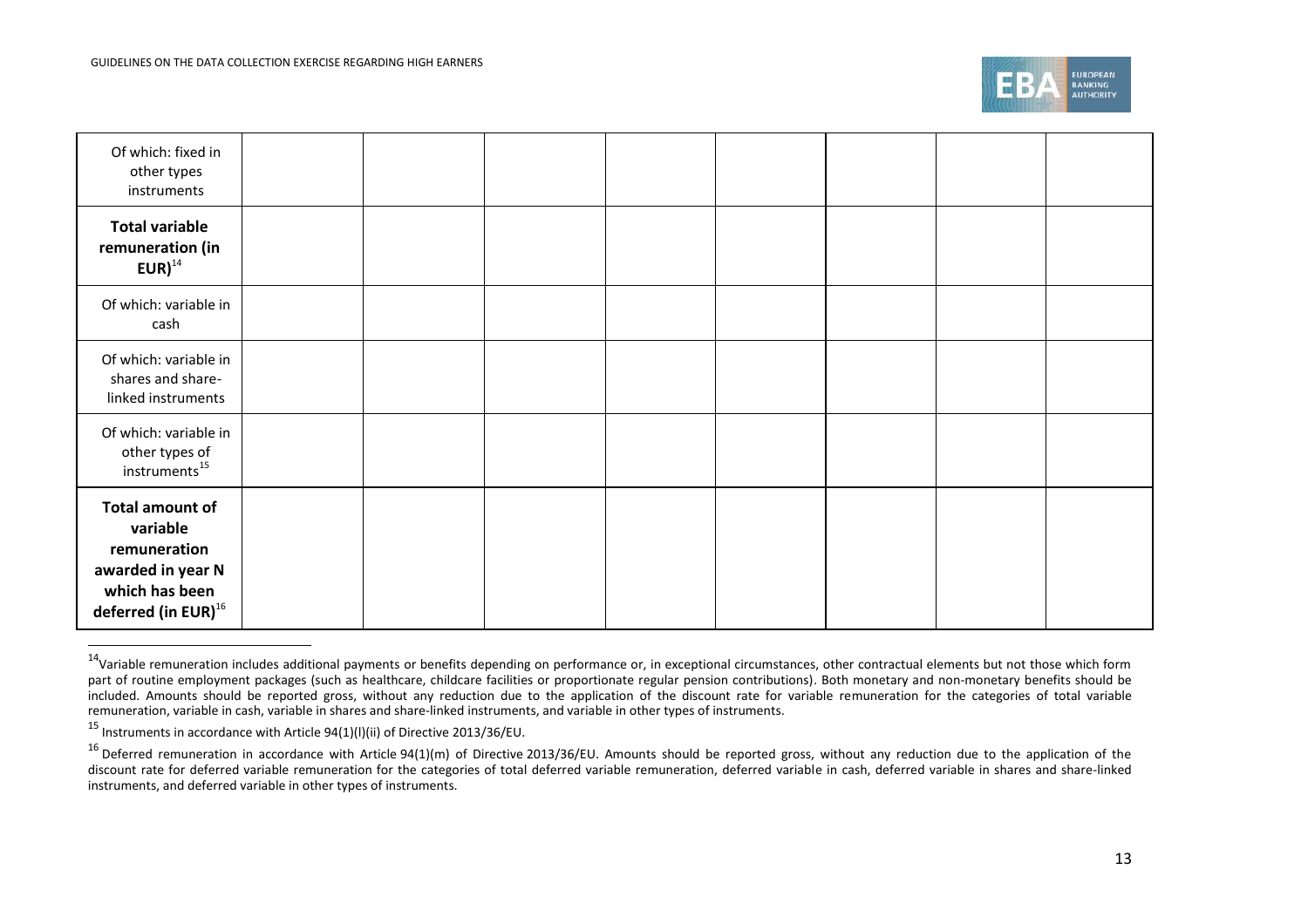

| Of which: deferred<br>variable in cash in<br>year N                                              |      |  |  |  |   |  |   |  |  |
|--------------------------------------------------------------------------------------------------|------|--|--|--|---|--|---|--|--|
| Of which: deferred<br>variable in shares<br>and share-linked<br>instruments in year<br>${\sf N}$ |      |  |  |  |   |  |   |  |  |
| Of which: deferred<br>variable in other<br>types of instruments<br>in year $N^{17}$              |      |  |  |  |   |  |   |  |  |
| Additional information regarding the amount of total variable remuneration                       |      |  |  |  |   |  |   |  |  |
|                                                                                                  |      |  |  |  |   |  |   |  |  |
| <b>Number of</b><br>beneficiaries of<br>severance payments                                       | $\#$ |  |  |  | # |  | # |  |  |
| <b>Total amount of</b><br>severance payments<br>paid in year N<br>(in EUR)                       |      |  |  |  |   |  |   |  |  |

 $\overline{^{17}}$  Instruments referred to in Article 94(1)(l)(ii) of Directive 2013/36/EU.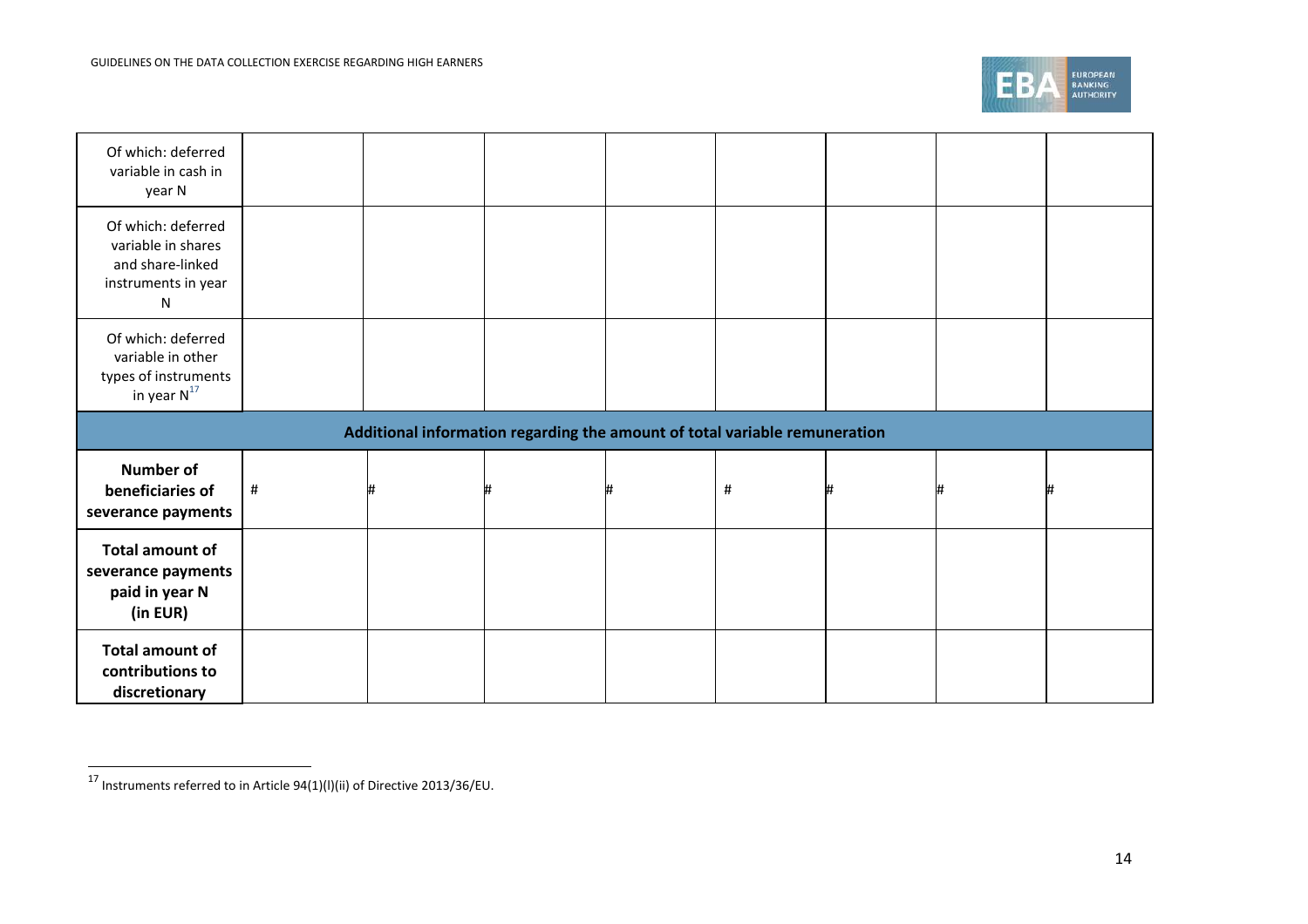

| pension benefits in<br>year N(in EUR) $^{18}$                                                                                                        |  |  |  |  |  |  |  |
|------------------------------------------------------------------------------------------------------------------------------------------------------|--|--|--|--|--|--|--|
| Total amount of<br>variable<br>remuneration<br>awarded for multi-<br>year periods under<br>programmes which<br>are not revolved<br>annually (in EUR) |  |  |  |  |  |  |  |
| Footnote: Staff reported in the column "All other" consist of  [to be completed as per footnote 9 of Annex $1]^{19}$                                 |  |  |  |  |  |  |  |

 $\overline{^{18}}$  As defined in Article 3(53) of Directive 2013/36/EU.

 $^{19}$  Competent authorities should aggregate the footnotes in a text field and submit it to the EBA.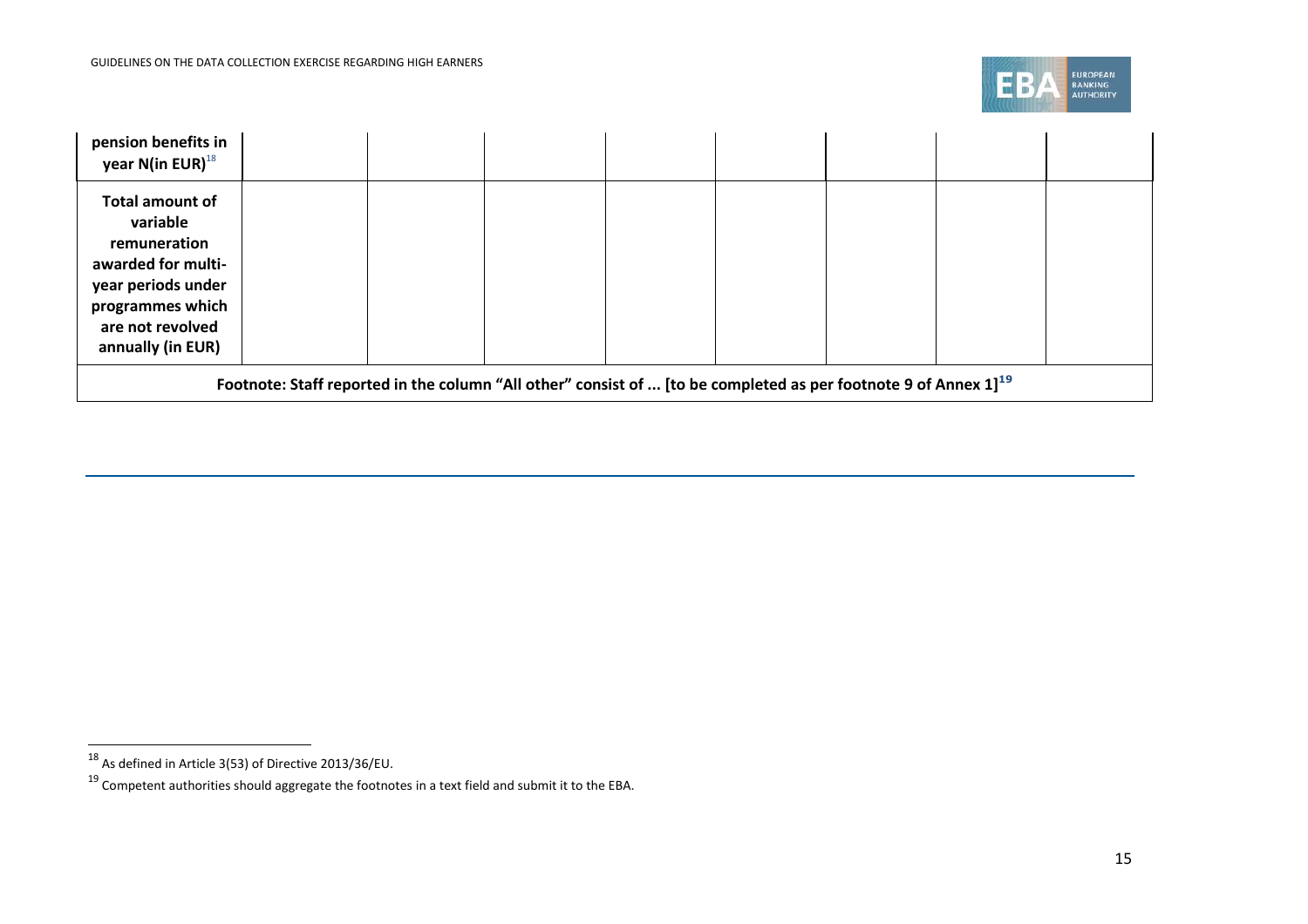

## 4. Accompanying documents

### 4.1 Draft cost-benefit analysis/impact assessment

- 1. The EBA is updating the existing Guidelines for which an impact assessment has already been carried out. The changes relate to additions made in Directive 2013/36/EU and clarifications on how data should be reported based on the experience gained in the previous data collections. The templates were better aligned with the templates used for the remuneration benchmarking exercise. The revised Guidelines are directed to competent authorities only, which are obliged to ensure compliance by the institutions.
- 2. The baseline scenario for the impact assessment includes the existing EBA Guidelines and the changes to the additional disclosure requirements introduced by CRD IV. To ensure the complete collection of data regarding high earners as mandated by the CRD, data from branches of institutions which have their headquarters in a third country needs to be collected. The impact of the intervention is measured in terms of the additional data required under the proposed EBA Guidelines. The impact assessment does not take into account additional data that may be collected by competent authorities and is limited to the marginal effects of the updated Guidelines in comparison to the baseline scenario.
- 3. In terms of the added business areas, a couple of options were considered:

Option A: introducing business lines similar to those defined under the standardised approach for operational risk.

Option B: maintaining the structure of the data as far as possible and introducing a more granular collection of the data included in 'other areas'.

4. Option A would have required the introduction of new mapping criteria for all staff and would have provided a more granular approach to the data collected. The costs for mapping the data would have been higher compared to Option B. Option B allows the data collected for 2010-2012 to be compared with the data collected in the future as the main reporting structure is maintained. The institutions need to develop additional mapping routines for the staff who have previously been reported under 'other areas'. Option B singles out the most relevant business areas and separates business areas from the support function. The collection of data for these functions and business areas is necessary as staff responsibilities within these areas are different and therefore the collection of data is necessary to fulfil the CRD IV requirement. Merely differentiating between senior management, control functions and other staff did not seem to be sufficient as risk profiles and incentives schemes between business areas, corporate and control functions are heterogenic. For these reasons, Option B was retained to allow the use of the existing historic data, to be consistent with the data collection for benchmarking purposes and to limit the costs for the implementation of these Guidelines.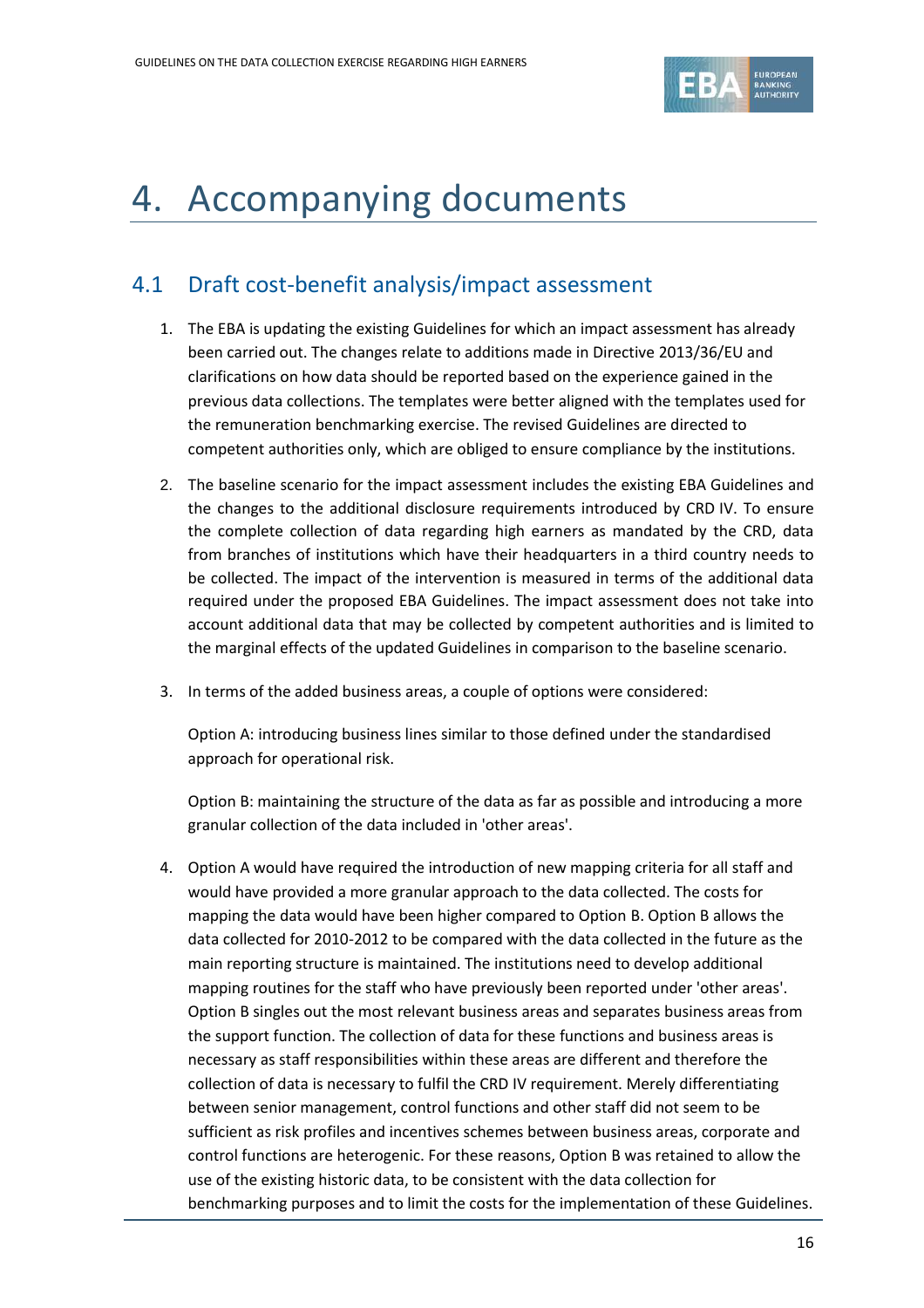

- 5. To collect data according to the responsibilities of high earners as required by the CRD, the EBA has retained the previously defined business areas, and has separated all other staff into categories of senior management, control functions and other staff. This structure takes into account the usual organisational structure of institutions and their business units. For members of the management body in its management and supervisory functions, corporate functions and independent control functions data are collected separately. In the previous Guidelines, all of these functions were reported together under 'all other' together with other banking business areas. This change takes into account the governance structure and the fact that business units, corporate functions and control functions are usually separate business units with separate responsibilities, namely generating business, providing support and exercising independent control.
- 6. The number of data fields to be collected has roughly doubled, and institutions may have to submit multiple forms as the CRD requires figures to be reported in payment brackets of EUR 1 million. There will be some additional costs associated with implementing the changes in the reporting tools. However, the EBA is only collecting additional data as required under Directive 2013/36/EC, and therefore the costs are mainly triggered by the Directive and not by the Guidelines. The EBA has chosen to implement an approach that allows the collection of data regarding responsibilities based on the seniority of staff and for a few functions. Approaches that require a more detailed set of data based on a more specific set of functions were considered but not retained as they would have resulted in a small population of data in single categories (i.e. data supply would have decreased with the level of detail).
- 7. Regarding the collection of information on the remuneration awarded, two options were considered:

Option A: retaining the limited information included in the EBA/GL/2012/05

Option B: collecting additional information on instruments used, deferral arrangements, severance payments and multi-year accrual periods.

- 8. The information collected so far (Option A) did not allow for the analysis of remuneration paid to high earners as the structure of the data differed significantly from the remuneration benchmarking exercise. The CRD requires the collection of the main elements of remuneration. As CRD IV amended the requirements regarding the remuneration for staff whose professional activities have a material impact on an institution's risk profile, e.g. by introducing a cap for variable remuneration and a requirement to use a balanced range of instruments if possible, the approach taken so far has not been effective.
- 9. The information collected under Option B allows for comparison with data collected under the remuneration benchmarking exercise. The data provide the information required under the CRD. The inclusion of severance payments and multi-year accrual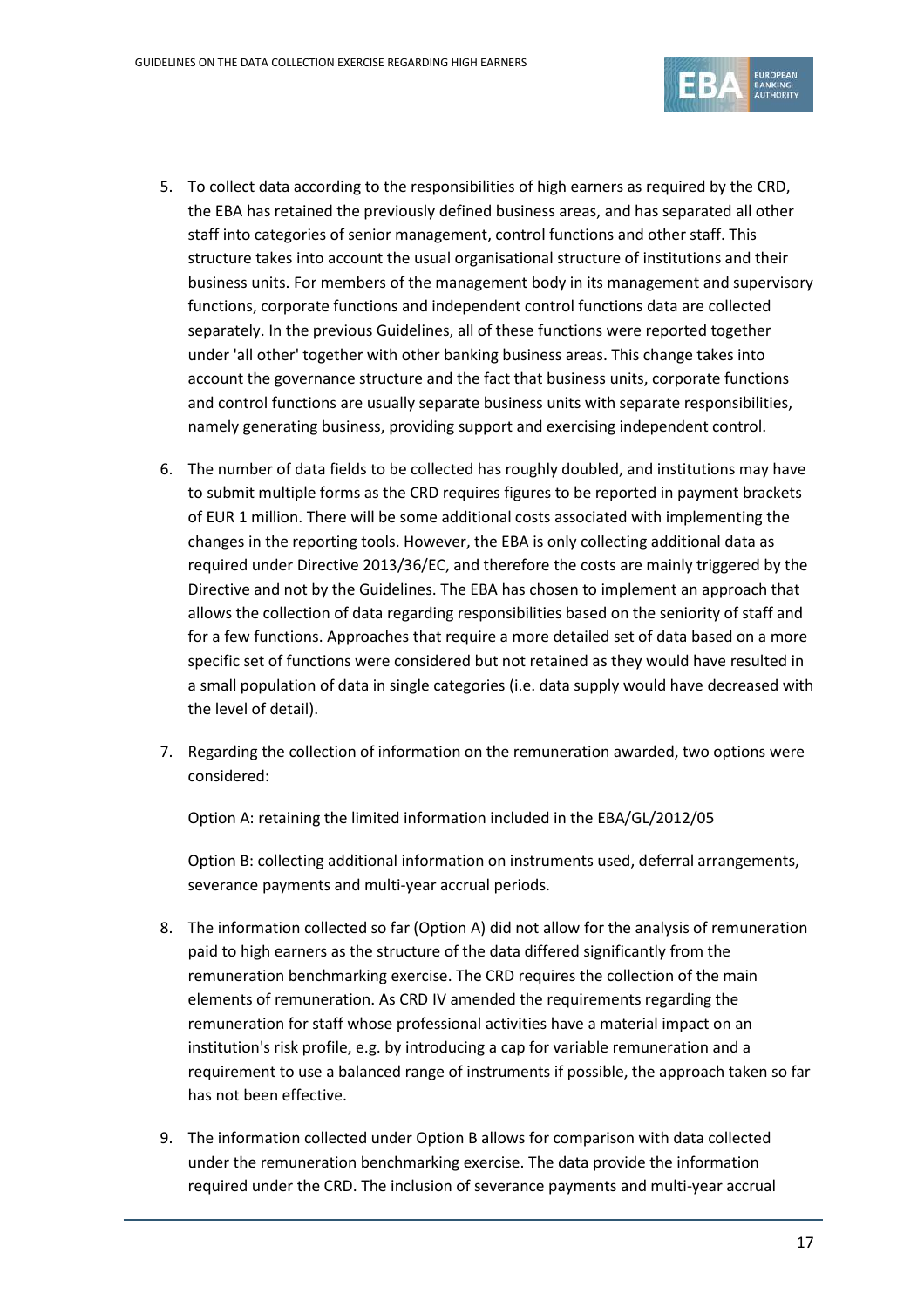

periods better explains the fluctuations in the number of high earners and their remuneration.

- 10. For these reasons, Option B was retained.
- 11. Additional information concerning fixed remuneration and the instruments in which it was paid will be collected to analyse remuneration practices. This analysis will focus on the changes in the reported figures after the maximum ratio between variable and fixed remuneration came into force and some institutions started to pay out 'allowances' in shares. The EBA will specify in future guidelines how remuneration should be allocated to either fixed or variable remuneration.
- 12. A clearer definition of the data will potentially reduce the costs of the data collection process as data corrections will be limited, and will increase the quality of reported data.
- 13. The Guidelines clarify that data from EEA branches of non-EEA institutions should also be collected. This is not an additional requirement because it is within the framework of the Directive, and Member States already have to comply with this reporting requirement.
- 14. The general approach for data collection has not changed. As a result, the impact of the transition to the new Guidelines is negligible, but some ongoing costs will be triggered due to the higher granularity of the data collected. Furthermore, the number of high earners per institution is limited and as a result this the costs for their allocation to business lines is limited as well. Where competent authorities have already collected information in April 2013, institutions will have minor additional costs for submitting a revised report.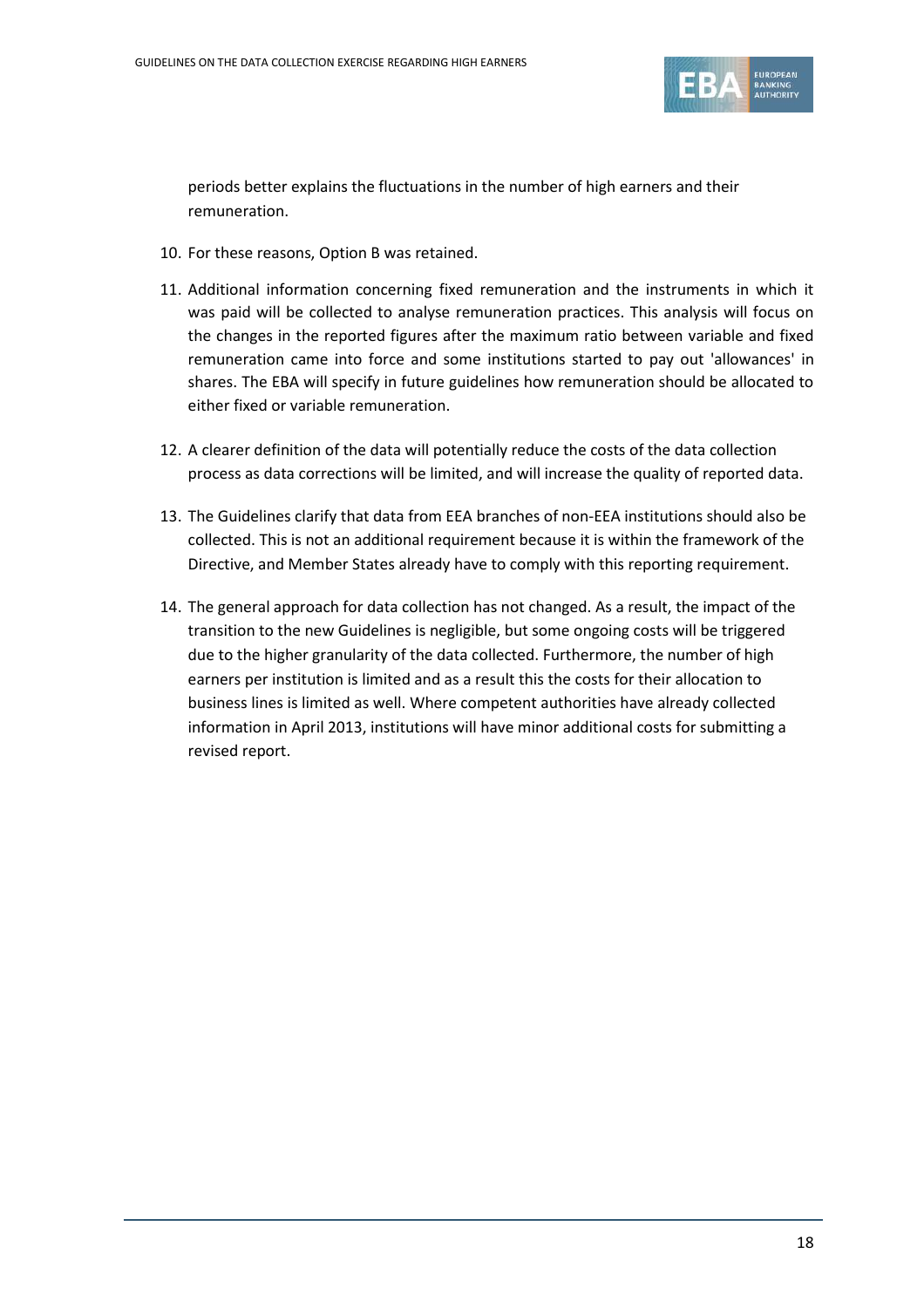

### 4.2 Feedback on the public consultation

The EBA held a public consultation on the draft proposal contained in this paper. At the same time, the EBA consulted guidelines on the remuneration benchmarking exercise. Many respondents raised the same issues for both data collection exercises. When updating the Guidelines, the EBA aimed to keep the data collected within the different exercises consistent.

The consultation period lasted for one month and ended on 7 May 2014. Thirteenresponses were received, of which ten were published on the EBA website. The EBA did not receive an opinion from the Banking Stakeholder Group.

This paper presents a summary of the key points and other comments arising from the consultation, the analysis and discussion triggered by these comments and the actions taken to address them if deemed necessary.

In many cases, several industry bodies made similar comments or the same body repeated its comments in response to different questions. In such cases, the comments, and the EBA analysis are included in the section of this paper where the EBA considers them most appropriate.

Changes to the draft Guidelines have been incorporated as a result of the responses received during the public consultation.

#### **Summary of key issues and the EBA's response**

In general, respondents found the Guidelines to be sufficiently clear. Some comments were raised regarding the need to collect data in a more granular way and suggestions were made to combine the data collection exercise regarding high earners with the remuneration benchmarking exercise. A more granular data collection will lead to higher costs for institutions. A few single requests were made to clarify some of the data collected in more detail. The timelines for the implementation are challenging and many respondents suggested, at least for the collection of 2013 data, either allowing a longer period of time to submit the updated data or collecting the data using the previous templates.

The EBA responded in detail to the comments received in the feedback table below. In line with Article 75 of Directive 2013/36/EU the guidelines are addressed only to competent authorities who will ensure that institutions comply with the guidelines. A more granular data collection is needed as the CRD IV introduced the requirement to collect information on the responsibilities of high earners as well and to ensure a more meaningful analysis of the data. Combining the templates for high earners was considered, but this option was not retained as the scope of both data collection exercises differs in term of the regional coverage and the number of reporting institutions. A combination of both exercises would mean broadening the scope of the benchmarking exercise to include all institutions reporting on high earners and collecting information on high earners in third countries. The timelines for the submission of data have been extended slightly.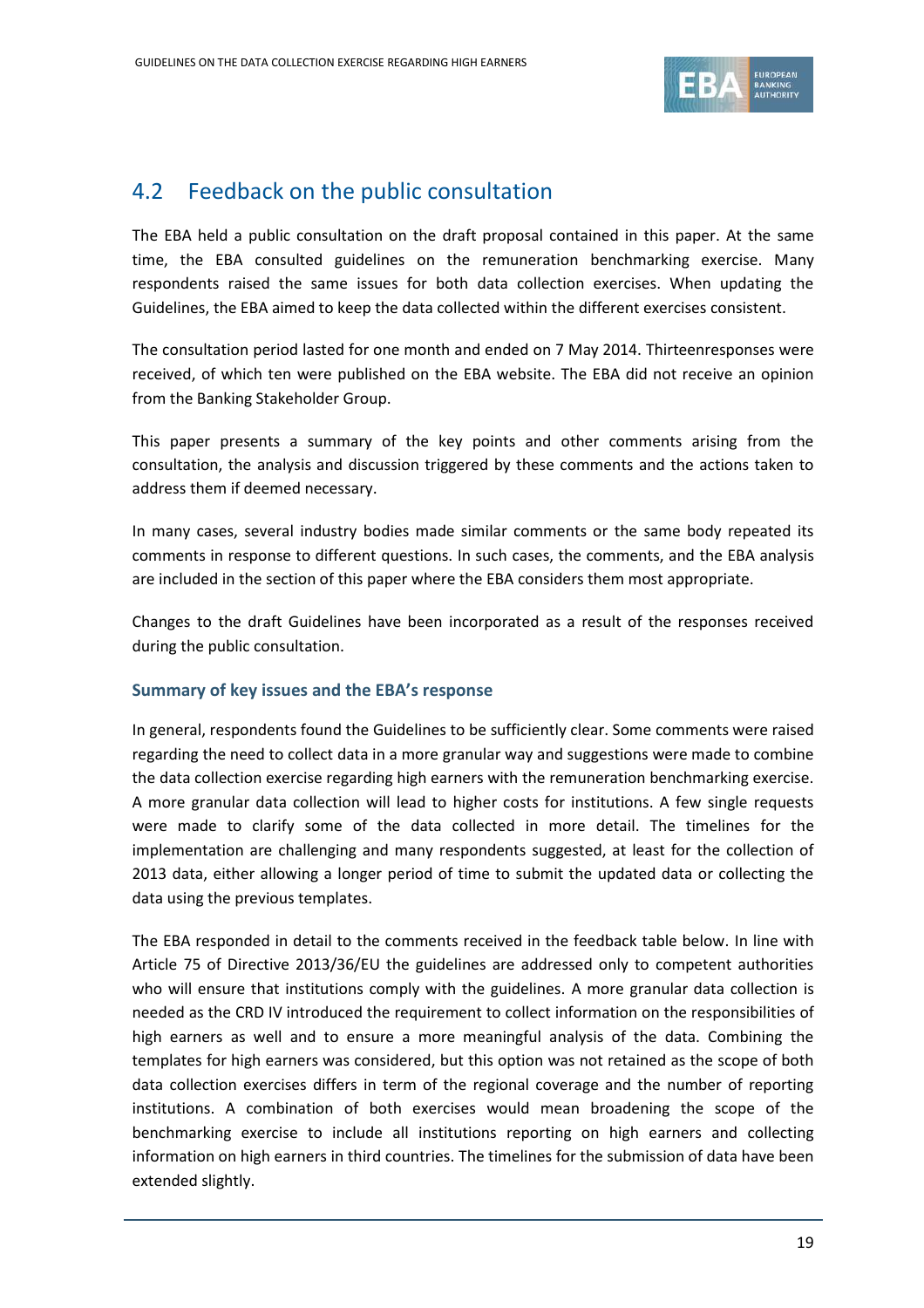

## **Summary of responses to the consultation and the EBA's analysis**

| <b>Comments</b>              | <b>Summary of responses received</b>                                                                                                                                                                                                                                                                                                                                                                                                                                                                                                      | <b>EBA analysis</b>                                                                                                                                                                                                                                                                                                                                                                                                                                                                                                                                                                                                                                                                                                                                                                                                                                                                                                                          | <b>Amendments to</b><br>the proposals |
|------------------------------|-------------------------------------------------------------------------------------------------------------------------------------------------------------------------------------------------------------------------------------------------------------------------------------------------------------------------------------------------------------------------------------------------------------------------------------------------------------------------------------------------------------------------------------------|----------------------------------------------------------------------------------------------------------------------------------------------------------------------------------------------------------------------------------------------------------------------------------------------------------------------------------------------------------------------------------------------------------------------------------------------------------------------------------------------------------------------------------------------------------------------------------------------------------------------------------------------------------------------------------------------------------------------------------------------------------------------------------------------------------------------------------------------------------------------------------------------------------------------------------------------|---------------------------------------|
| <b>General comments</b>      |                                                                                                                                                                                                                                                                                                                                                                                                                                                                                                                                           |                                                                                                                                                                                                                                                                                                                                                                                                                                                                                                                                                                                                                                                                                                                                                                                                                                                                                                                                              |                                       |
| Legal basis                  | A few respondents questioned whether there is<br>sufficient legal basis to collect data with increased<br>granularity and requested that this legal basis be<br>clarified in the Guidelines as the data collected in<br>the past together with the data collected for the<br>benchmarking exercise are sufficient. Evidence<br>that a more detailed reporting is needed should be<br>provided. The granularity was increased above the<br>level required by the CRD provisions and may not<br>lead to an increase of the quality of data. | remuneration benchmarking exercise is<br>The<br>applicable to fewer than 150 institutions in Europe.<br>Article 75 of the CRD mandates the complete<br>collection of data regarding high earners, including<br>their responsibilities, the business area involved and<br>the main elements of remuneration. The previously<br>used templates were not sufficient for the collection<br>of information on responsibilities. This aspect was<br>added by the CRD IV. To allow for a meaningful<br>analysis of the data, it is necessary to better specify<br>the business areas for the category 'all other', as so<br>far most high earners were reported in this area. A<br>more granular mapping might have a margin of<br>error, but it is still needed to allow a more granular<br>analysis. The legal basis is explained in the guideline;<br>a more granular data collection would have already<br>been possible in previous exercises. | No change                             |
| Legal basis                  |                                                                                                                                                                                                                                                                                                                                                                                                                                                                                                                                           | For legal considerations and in line with Article 75 of<br>Directive 2013/36/EU the EBA decided to address<br>the Guidelines only to competent authorities, which<br>have to ensure compliance by institutions.                                                                                                                                                                                                                                                                                                                                                                                                                                                                                                                                                                                                                                                                                                                              | Guideline amended<br>throughout       |
| Scope of the data collection | A few respondents suggested merging the data<br>collection exercise regarding high earners and the<br>remuneration benchmarking exercise and applying                                                                                                                                                                                                                                                                                                                                                                                     | Both exercises need to be conducted in accordance<br>with the scope specified by the CRD, the EBA<br>guidelines cannot change the underlying legal                                                                                                                                                                                                                                                                                                                                                                                                                                                                                                                                                                                                                                                                                                                                                                                           | No change                             |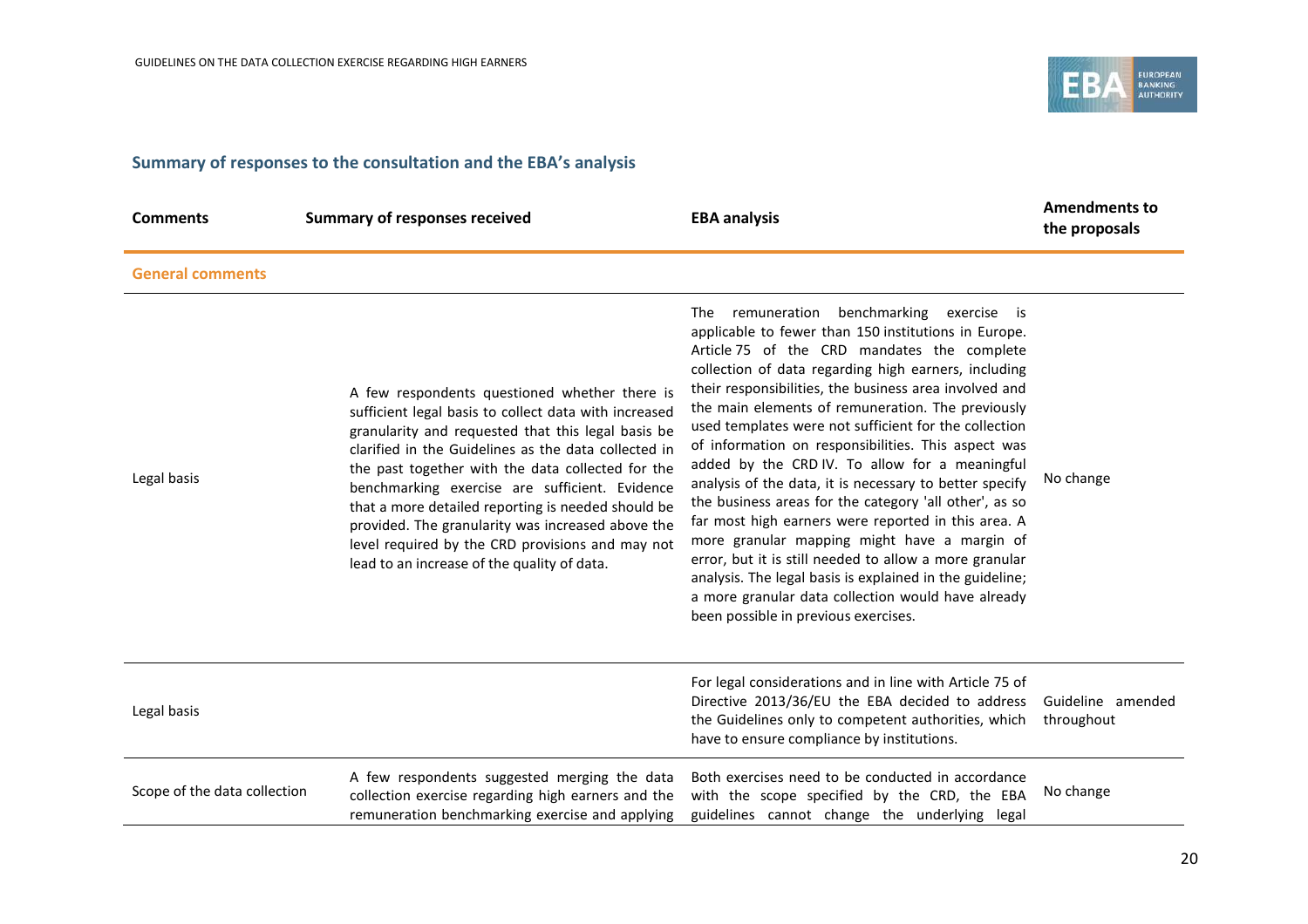

| <b>Comments</b>             | <b>Summary of responses received</b>                                                                                                              | <b>EBA analysis</b>                                                                                                                                                                                                                                                                                                                                                                                                                                                                                                                                                     | <b>Amendments to</b><br>the proposals |
|-----------------------------|---------------------------------------------------------------------------------------------------------------------------------------------------|-------------------------------------------------------------------------------------------------------------------------------------------------------------------------------------------------------------------------------------------------------------------------------------------------------------------------------------------------------------------------------------------------------------------------------------------------------------------------------------------------------------------------------------------------------------------------|---------------------------------------|
|                             | the scope of both to the same institutions. One                                                                                                   | requirements.                                                                                                                                                                                                                                                                                                                                                                                                                                                                                                                                                           |                                       |
|                             | respondent proposed collecting data regarding<br>high earners for third countries as well.                                                        | Whilst the EBA is required to collect and disclose<br>data regarding high earners within Member States,<br>the remuneration benchmarking exercise is<br>conducted on a consolidated basis (as defined in the<br>CRR), including the branches and subsidiaries in third<br>countries. In addition, all institutions need to report<br>data regarding high earners for each Member State,<br>whilst the remuneration benchmarking exercise is<br>based on a limited sample of institutions and does<br>not differentiate between staff located in different<br>countries. |                                       |
|                             |                                                                                                                                                   | Merging both exercises in compliance with the CRD<br>requirements would require the collection of data<br>for each Member State or the collection of<br>additional data regarding high earners in third<br>countries and in an even higher granularity. The<br>reporting<br>institutions<br>number<br>of<br>in the<br>benchmarking exercise would need to be increased<br>to capture all data regarding high earners. From the<br>perspective of global costs, this option was not<br>deemed reasonable.                                                                |                                       |
| Granularity of the Exercise | A few respondents considered the granularity of<br>the data collected too high and suggested that the<br>previous data collection was sufficient. | The CRD requires the collection of additional<br>information regarding the responsibility of high<br>earners. In the past, most staff were reported under<br>'all other', with a mix of several different functions<br>which did not allow for a meaningful analysis. For<br>this reason, the structure of the data was also better<br>aligned with the remuneration benchmarking data. A<br>higher granularity of data will increase the<br>transparency of remuneration paid.                                                                                         | No change                             |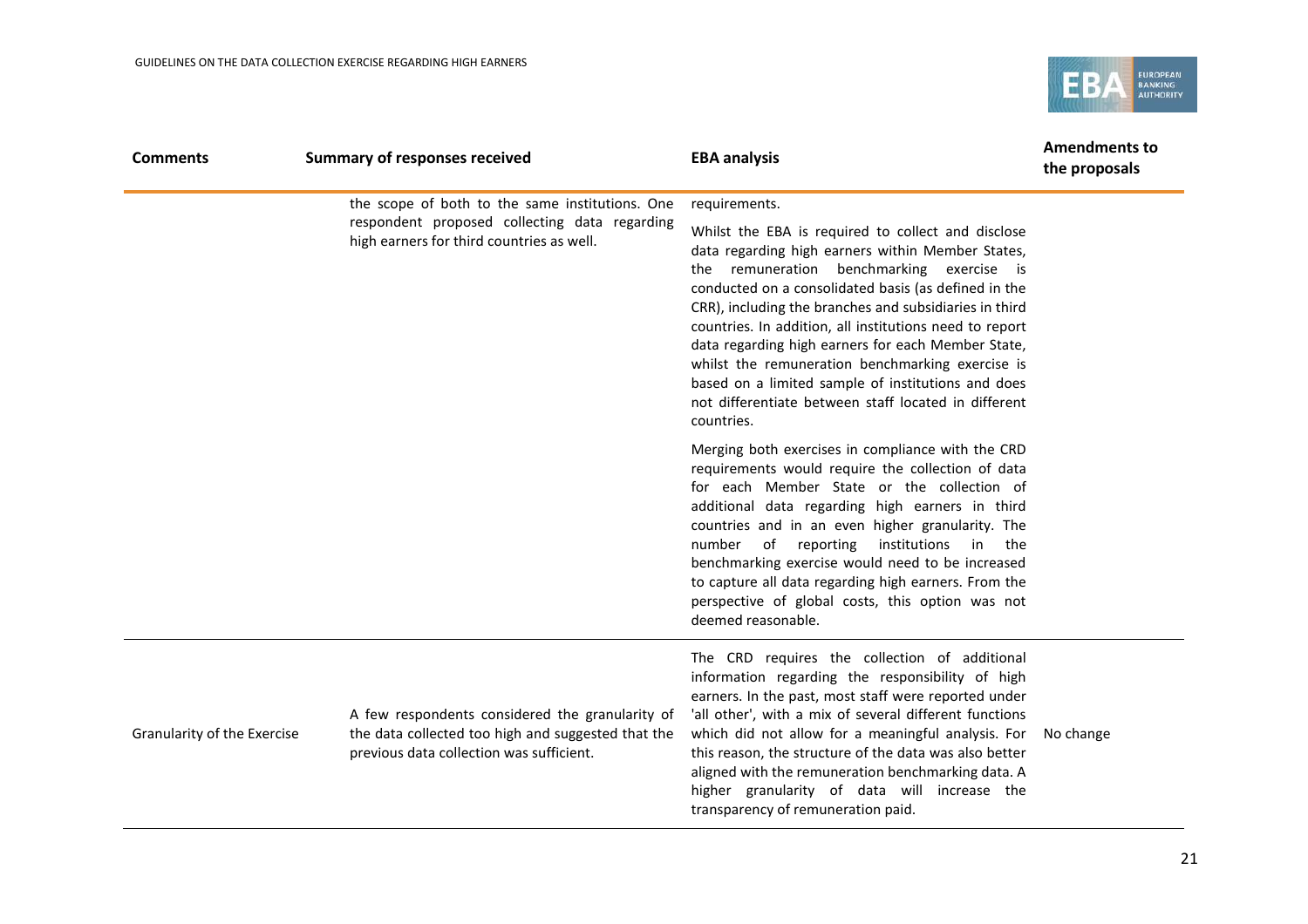

| <b>Comments</b>                             | <b>Summary of responses received</b>                                                                                                                                                                                                                                                          | <b>EBA analysis</b>                                                                                                                                                                                                                                                                                                                                                                                                                                                                                                             | <b>Amendments to</b><br>the proposals |
|---------------------------------------------|-----------------------------------------------------------------------------------------------------------------------------------------------------------------------------------------------------------------------------------------------------------------------------------------------|---------------------------------------------------------------------------------------------------------------------------------------------------------------------------------------------------------------------------------------------------------------------------------------------------------------------------------------------------------------------------------------------------------------------------------------------------------------------------------------------------------------------------------|---------------------------------------|
| Investment firms                            | One respondent stated that the Guidelines were<br>prepared without considering investment firms<br>and that ESMA's Securities and<br>Markets<br>Stakeholder Group was not consulted.                                                                                                          | The CRD provides the EBA with the mandate to issue<br>these Guidelines. The EBA has informed the Banking<br>Stakeholder Group about the CP. The CRD<br>requirement also applies to some investment firms<br>directly and in the context of a group. ESMA is<br>involved in the development of Guidelines on<br>remuneration.                                                                                                                                                                                                    | No change                             |
|                                             |                                                                                                                                                                                                                                                                                               |                                                                                                                                                                                                                                                                                                                                                                                                                                                                                                                                 |                                       |
|                                             | Responses to questions in Consultation Paper EBA/CP/2014/05                                                                                                                                                                                                                                   |                                                                                                                                                                                                                                                                                                                                                                                                                                                                                                                                 |                                       |
| Question 1;<br>Application to non-CRD firms | One respondent pointed out that the scope of<br>application is not sufficiently clear regarding firms<br>not included in CRD IV but are part of a group.<br>Another respondent suggested excluding some<br>investment firms to which Article 96(1) of<br>Regulation (EU) No 575/2013 applies. | The CRR clearly defines the scope of consolidation,<br>all firms included in this definition are subject to this<br>exercise independent of the fact that they may not<br>directly fall under the CRD's scope of application on<br>an individual basis. A proportionate application in<br>terms of the exclusion of these firms from this<br>exercise is not possible as the CRD mandates the<br>collection of data regarding all high earners in<br>Member States in the scope of consolidation defined<br>by the CRD and CRR. | No change                             |
| Question 1                                  | A few respondents felt that paragraph 1.5 and<br>paragraph 1.7 differ between the way data should<br>be collected on a consolidated basis and asked for<br>the Guidelines to be clarified.                                                                                                    | Whilst paragraph 1.5 established the scope of<br>institutions which should be covered, paragraph 1.7<br>of the CP specified the process for how data should<br>be collected. The collection should be done at the<br>highest level of consolidation for Member States,<br>including EEA states which are not Member States of<br>the EU. The Guideline was redrafted to provide                                                                                                                                                 | Section 2<br>and<br>3<br>amended.     |

further clarity.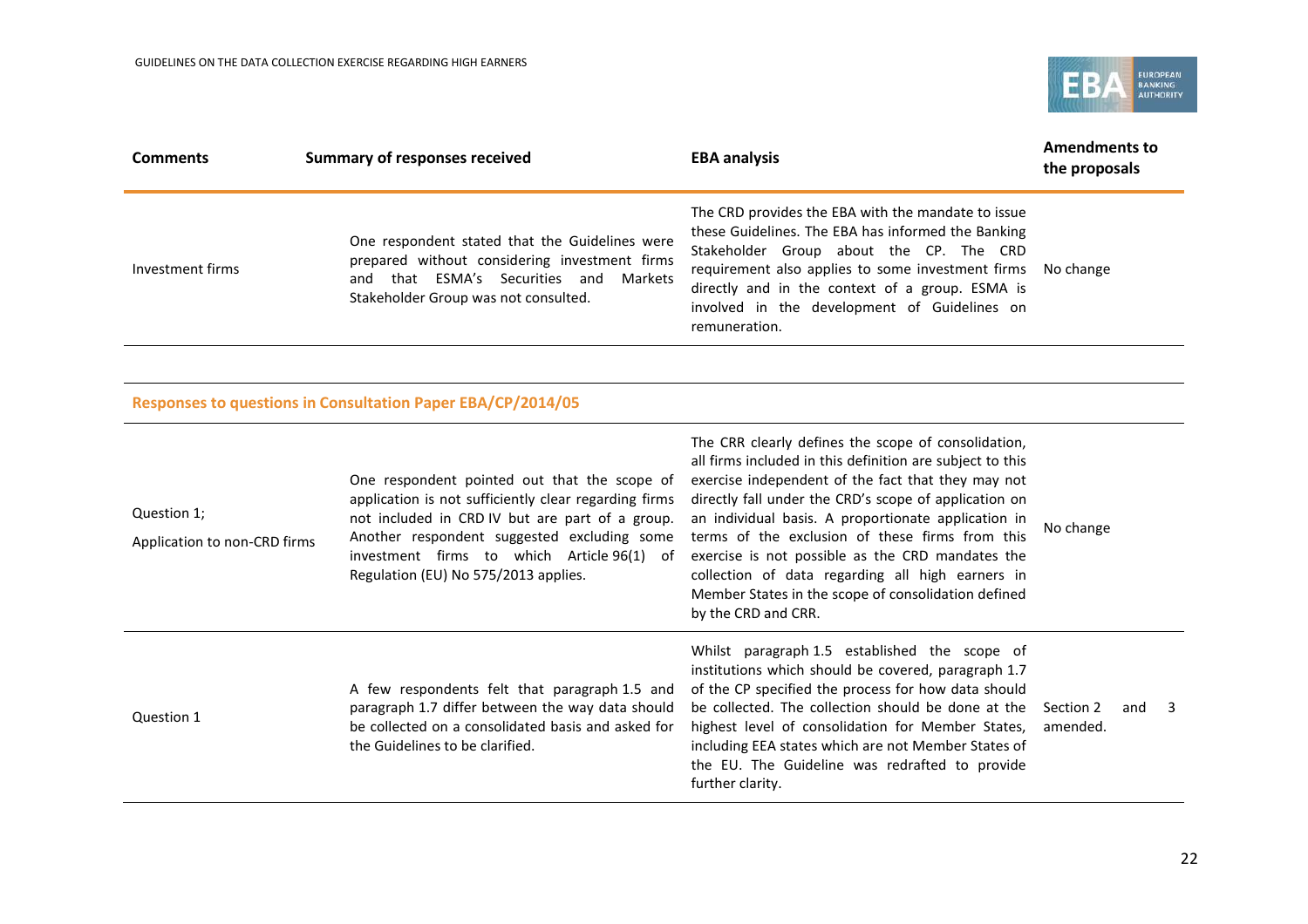

| <b>Comments</b> | <b>Summary of responses received</b>                                                                                                                                                                                                                                                                                                                                                                                                  | <b>EBA analysis</b>                                                                                                                                                                                                                                                                                                                                                                                                                                                                                                                                                                                                                                                                                                                                                                                                                                                                                                                                                                                              | <b>Amendments to</b><br>the proposals             |
|-----------------|---------------------------------------------------------------------------------------------------------------------------------------------------------------------------------------------------------------------------------------------------------------------------------------------------------------------------------------------------------------------------------------------------------------------------------------|------------------------------------------------------------------------------------------------------------------------------------------------------------------------------------------------------------------------------------------------------------------------------------------------------------------------------------------------------------------------------------------------------------------------------------------------------------------------------------------------------------------------------------------------------------------------------------------------------------------------------------------------------------------------------------------------------------------------------------------------------------------------------------------------------------------------------------------------------------------------------------------------------------------------------------------------------------------------------------------------------------------|---------------------------------------------------|
| Question 2.     | One respondent stated that a high proportion of<br>the reported high earners are not material risk<br>takers and therefore the need for more granular<br>data does not apply in all cases.                                                                                                                                                                                                                                            | The data collection requirement applies to all high<br>earners. In the future, high earners will be<br>considered identified staff, unless excluded in<br>exceptional cases. If one data field is not relevant,<br>then no data should be reported.                                                                                                                                                                                                                                                                                                                                                                                                                                                                                                                                                                                                                                                                                                                                                              | No change                                         |
| Question 2      | More detailed guidelines on the specific business<br>lines and corporate functions are needed to ensure<br>that data are appropriately mapped. In addition,<br>staff could fall into different categories at the same<br>time and it is not clear how these cases should be<br>treated.<br>With regard to corporate functions, a few<br>respondents suggest that only the corporate<br>functions at group level should be considered. | The EBA has provided sufficient definitions of<br>business areas, and institutions already have<br>experience from the previous data collections. With<br>regard to additional business areas/functions, the<br>Guidelines were clarified as much as possible;<br>however, as the legal definition for the functions and<br>institutions organisation differs, it is not possible to<br>provide exhaustive guidelines regarding this issue<br>without causing significant implementation costs.<br>According to paragraph 2.4 of the Guidelines, staff<br>should be mapped to the activity based on the<br>predominant part of their activities.<br>All staff need to be mapped into the appropriate<br>categories. A corporate function is also a function<br>with responsibilities for a whole subsidiary. For the<br>data collection regarding high earners, the costs of<br>the mapping process should be limited as the<br>number of high earners is relatively low compared to<br>the number of all staff. | The Guideline was<br>clarified as<br>appropriate. |
| Question 3      | One respondent welcomed the higher granularity<br>of data and suggested the collection of additional<br>data on dividends and capital increases and the<br>analysis of these relationships.                                                                                                                                                                                                                                           | suggestions;<br>appreciate<br>the<br>We<br>competent<br>authorities have access to additional data, but it is<br>not necessary to collect this information separately<br>for high earners.                                                                                                                                                                                                                                                                                                                                                                                                                                                                                                                                                                                                                                                                                                                                                                                                                       | No change                                         |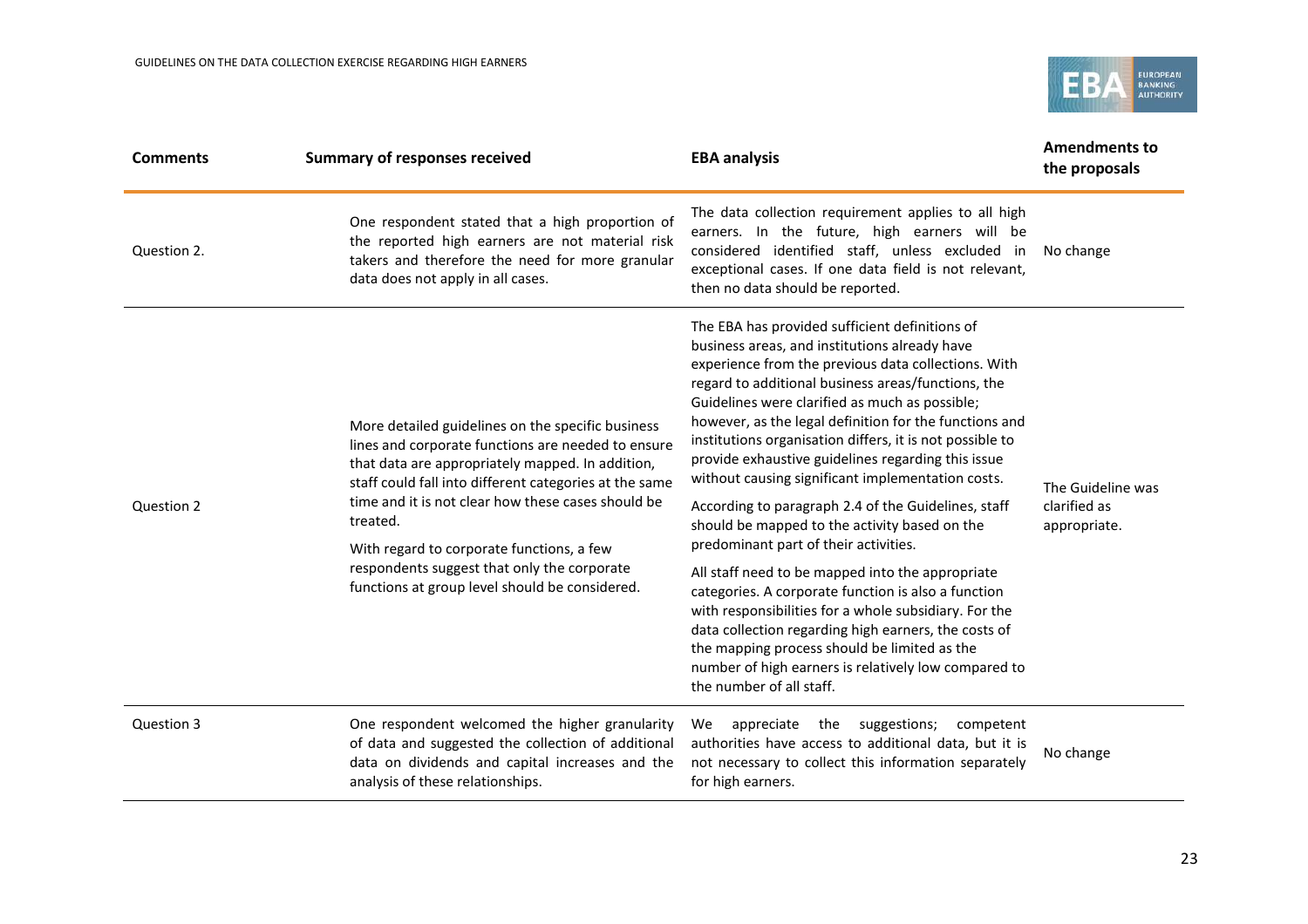

| <b>Comments</b> | <b>Summary of responses received</b>                                                                                                                                                                                                                                                                                                                                                                                                                                                                                   | <b>EBA analysis</b>                                                                                                                                                                                                                                                                                                                                                                                                                                                                                                   | <b>Amendments to</b><br>the proposals                                                |
|-----------------|------------------------------------------------------------------------------------------------------------------------------------------------------------------------------------------------------------------------------------------------------------------------------------------------------------------------------------------------------------------------------------------------------------------------------------------------------------------------------------------------------------------------|-----------------------------------------------------------------------------------------------------------------------------------------------------------------------------------------------------------------------------------------------------------------------------------------------------------------------------------------------------------------------------------------------------------------------------------------------------------------------------------------------------------------------|--------------------------------------------------------------------------------------|
| Question 3      | One respondent asked for clarification on how the<br>specific legal entity and country combinations<br>should be reported, in particular for EEA countries.                                                                                                                                                                                                                                                                                                                                                            | In general, all data are collected at the highest level<br>of consolidation and reported to the institutions EEA<br>home supervisor separate for high earners in each<br>Member State. Please also see the comment under<br>Q1                                                                                                                                                                                                                                                                                        | Paragraph 2.1(c) has<br>been clarified.                                              |
| Question 3      | One respondent suggested that the attendance<br>fees of supervisory board members should not be<br>reported.                                                                                                                                                                                                                                                                                                                                                                                                           | Attendance<br>fees<br>should<br>reported<br>be<br>as<br>remuneration.                                                                                                                                                                                                                                                                                                                                                                                                                                                 | Footnote 2<br>of<br>Annex 1 has<br>been<br>clarified.                                |
| Question 3      | One respondent felt that the business line 'asset<br>management' should only be relevant for the<br>upper management of asset management firms<br>which fall into the scope of consolidation.                                                                                                                                                                                                                                                                                                                          | All high earners active in the business area of asset<br>management should be reported under this business<br>line. It does not matter if the specific firm falls<br>directly under the CRD as other authorisations exist<br>or if it is an asset management firm which is only<br>subject to the CRD as it falls into the scope of<br>consolidation of an institution.                                                                                                                                               | No change                                                                            |
| Question 3      | respondent<br>suggested<br>changing<br>One<br>the<br>definitions for investment banking and retail<br>banking as corporate banking could fall into both<br>categories.                                                                                                                                                                                                                                                                                                                                                 | The definitions were not changed to ensure<br>consistency with previously collected data. For the<br>purpose of this guideline, all lending activities fall<br>under retail banking.                                                                                                                                                                                                                                                                                                                                  | No change                                                                            |
| Question 3      | The business lines do not always match the<br>internal business lines and mapping the data would<br>result in additional costs. The scope of internal<br>control functions (i.e. only at group level or within<br>subsidiaries), the terms management body,<br>discretionary pension benefits and the 'total<br>amount of variable remuneration awarded for<br>multi year periods under programmes which are<br>not revolved annually' should be clarified. One<br>respondent asked for a glossary and definitions for | The Guidelines should be read together with the<br>Guidelines on remuneration policies and the CRR<br>and CRD requirements. A separate glossary was not<br>considered necessary. All definitions directly<br>provided in the Guidelines, the CRD and the CRR<br>apply with the same meaning unless stated<br>otherwise.<br>According<br>these<br>definitions<br>to<br>'Management Body' comprises only the board<br>members in the management and supervisory<br>function. Discretionary pension benefits are defined | The Guidelines and<br>footnotes to<br>the<br>table were clarified<br>as appropriate. |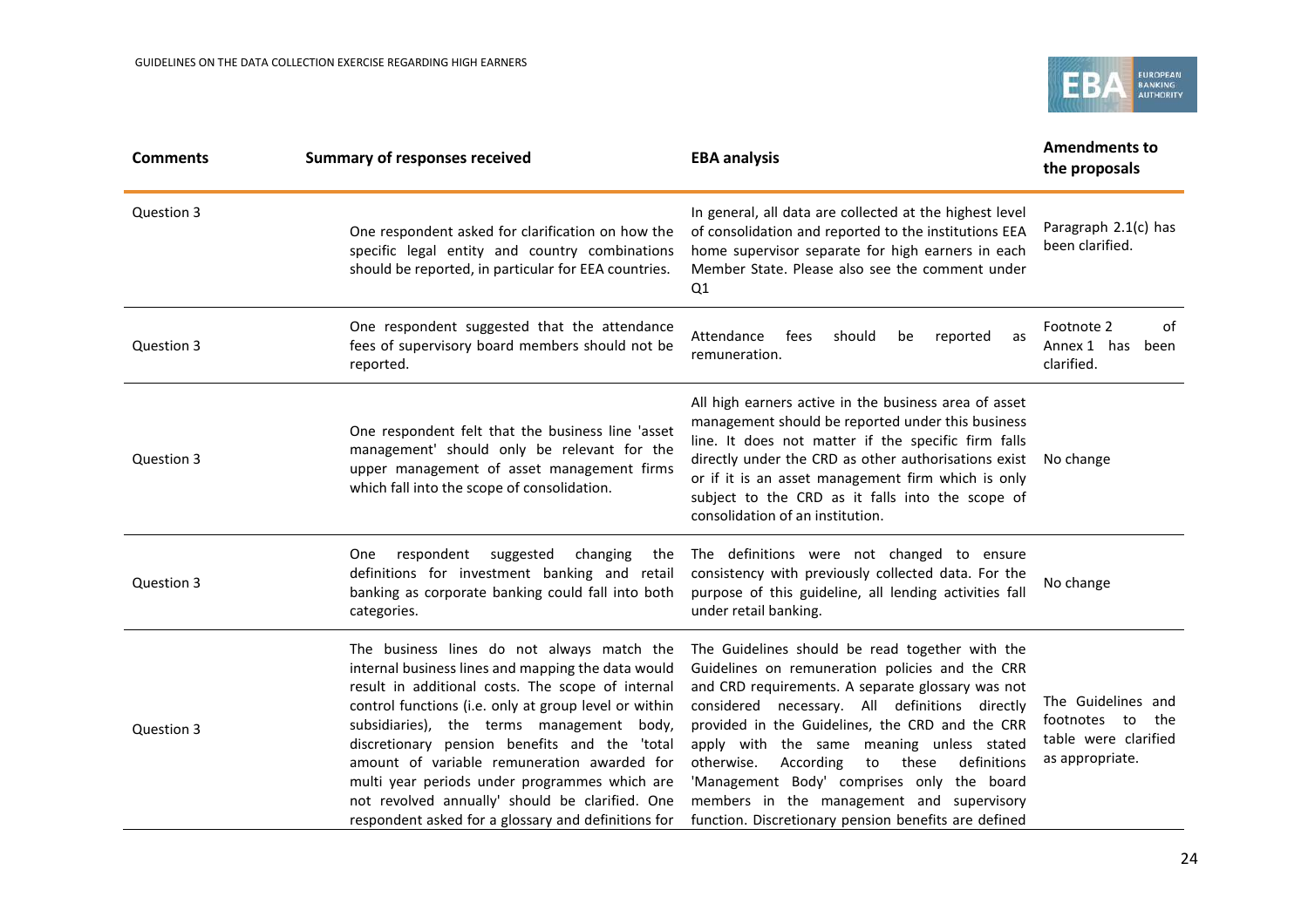

| <b>Comments</b> | <b>Summary of responses received</b>                                                                                                                                                                                                                                             | <b>EBA analysis</b>                                                                                                                                                                                                                                                                                                                    | <b>Amendments to</b><br>the proposals                         |
|-----------------|----------------------------------------------------------------------------------------------------------------------------------------------------------------------------------------------------------------------------------------------------------------------------------|----------------------------------------------------------------------------------------------------------------------------------------------------------------------------------------------------------------------------------------------------------------------------------------------------------------------------------------|---------------------------------------------------------------|
|                 | all terms used in the Guidelines.                                                                                                                                                                                                                                                | in Article 3 of the CRD. Independent control<br>functions include independent risk control,<br>compliance and the audit function in a group and if<br>applicable at subsidiary level. Terms within the<br>Annex are defined by footnotes which contain either<br>a link to existing definitions or provide a definition<br>themselves. |                                                               |
|                 |                                                                                                                                                                                                                                                                                  | The internal organisations of an institution differ and<br>as a result, the mapping of staff to regulatory<br>definitions is needed. Even if there is a margin of<br>acceptable error, mapping is needed to allow the<br>meaningful analysis of data.<br>See also comments under Question 4.                                           |                                                               |
| Question 3      | One respondent missed a reference to variable<br>remuneration to which the discount rate was<br>applied and recommended that this figure is added<br>to check compliance with the required provisions.                                                                           | Member States have implemented the discount rate<br>in different ways and as data are collected at group<br>level, the reported figures are not sufficient to check<br>compliance with the regulatory requirements which<br>are, in any case, subject to regular supervisory<br>review.                                                | No change                                                     |
| Question 3      | One respondents asked for clarification on which<br>remuneration should be reported under 'total<br>amount of variable remuneration deferred in year<br>N'.                                                                                                                      | The remuneration awarded for that financial year<br>should be reported when it was deferred; it is<br>therefore part of the total remuneration reported.                                                                                                                                                                               | Annex amended                                                 |
| Question 3      | One respondent recommended using a different<br>definition for the payment brackets, removing the<br>$7th$ row as no staff fall under this category and<br>amending footnote 14 as this should only be<br>applied for 2014 data and onwards. Footnote 17<br>should be clarified. | The comment was accommodated.                                                                                                                                                                                                                                                                                                          | Paragraph 8.3<br>and<br>Annex<br>have<br>the<br>been amended. |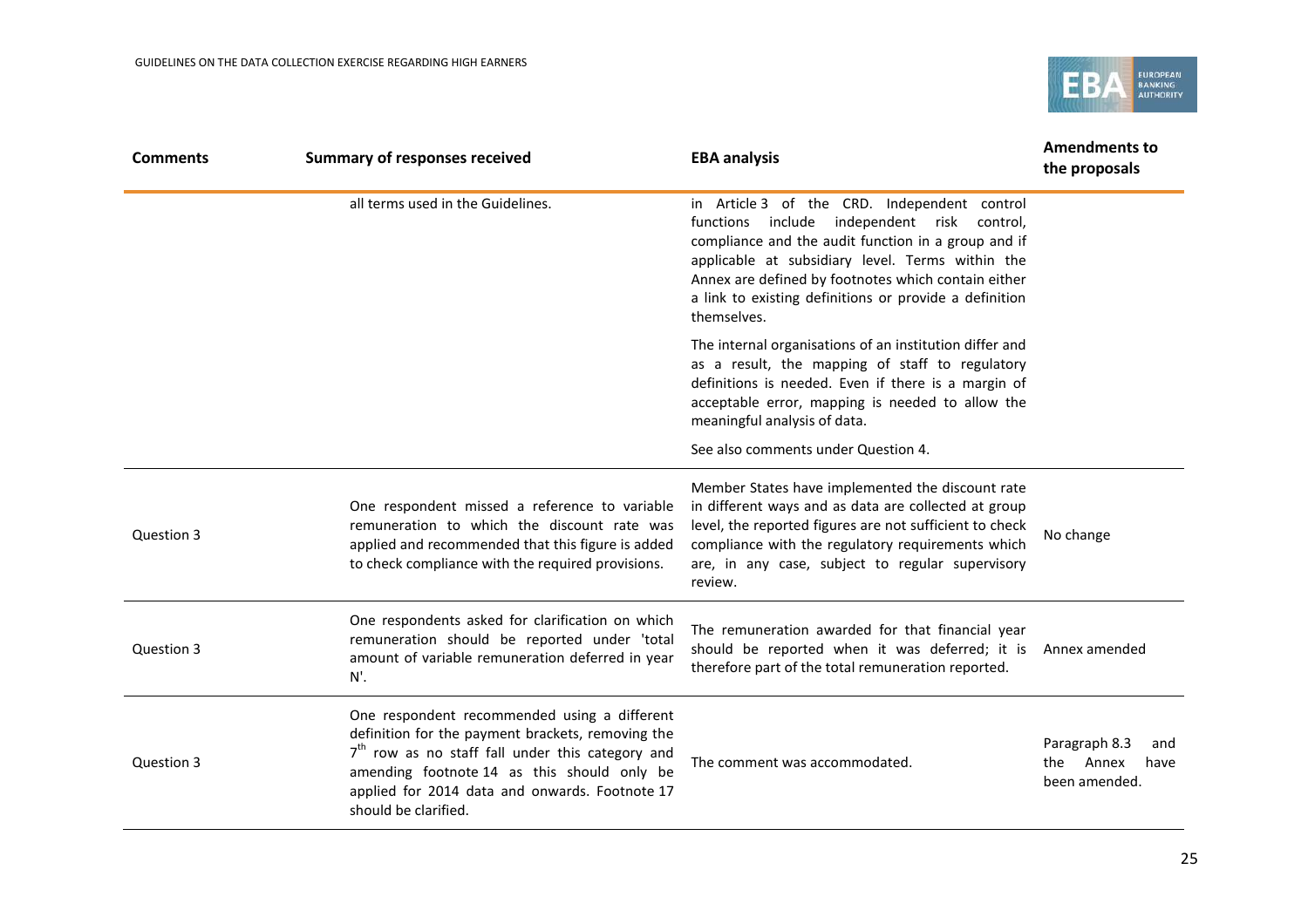

| <b>Comments</b> | <b>Summary of responses received</b>                                                                                                                                                                                                                                                                       | <b>EBA analysis</b>                                                                                                                                                                                                                                                                                                                                                                                                                                                                          | <b>Amendments to</b><br>the proposals                      |  |
|-----------------|------------------------------------------------------------------------------------------------------------------------------------------------------------------------------------------------------------------------------------------------------------------------------------------------------------|----------------------------------------------------------------------------------------------------------------------------------------------------------------------------------------------------------------------------------------------------------------------------------------------------------------------------------------------------------------------------------------------------------------------------------------------------------------------------------------------|------------------------------------------------------------|--|
|                 |                                                                                                                                                                                                                                                                                                            |                                                                                                                                                                                                                                                                                                                                                                                                                                                                                              |                                                            |  |
| Question 3      | One respondent suggested reporting the data for<br>'all other' and 'corporate functions' together.                                                                                                                                                                                                         | The data under 'all other' should mainly contain<br>other business areas which have a different risk<br>profile and potentially a remuneration structure<br>compared to 'corporate functions'. The EBA<br>recognises that it may be an additional burden to<br>separate the data into these two different<br>categories. However, to analyse remuneration<br>trends for different business areas, a more granular<br>data collection is needed and the number of high<br>earners is limited. | No change                                                  |  |
| Question 3      | One respondent asked for clarification on the final<br>footnote in the table in Annex 1, as it is difficult to<br>understand.                                                                                                                                                                              | All identified staff need to be mapped into business<br>areas, for staff where no explicit business area exists,<br>the EBA wanted to understand which functions are<br>included. Given the limited number of high earners<br>who would fall into this category, the EBA deems it<br>possible to report the functions of the high earners<br>reported under this category.                                                                                                                   | No change                                                  |  |
|                 |                                                                                                                                                                                                                                                                                                            | The data collection is done once a year and data for<br>the previous financial year are collected.                                                                                                                                                                                                                                                                                                                                                                                           |                                                            |  |
| Question 4      | A few respondents asked for confirmation that<br>year-end data should b collected on an annual<br>basis and requested clarification on the use of<br>multi-year accrual periods. One respondent found<br>that the additional reporting is too burdensome<br>and in addition is not required under the CRD. | Non-revolving multi-year accrual periods lead to<br>payments of variable remuneration which are not<br>made annually, but in longer intervals. For example,<br>with a three-year period, institutions would accrue<br>the variable remuneration, e.g. accrue in 2010-2012<br>and award the variable remuneration in 2013, the<br>next payment would be in 2016 etc. Due to this,<br>variable remuneration becomes more volatile.                                                             | Paragraphs 5.1<br>and<br>have<br>5.4<br>been<br>clarified. |  |
|                 |                                                                                                                                                                                                                                                                                                            | It is necessary to receive the data to better                                                                                                                                                                                                                                                                                                                                                                                                                                                |                                                            |  |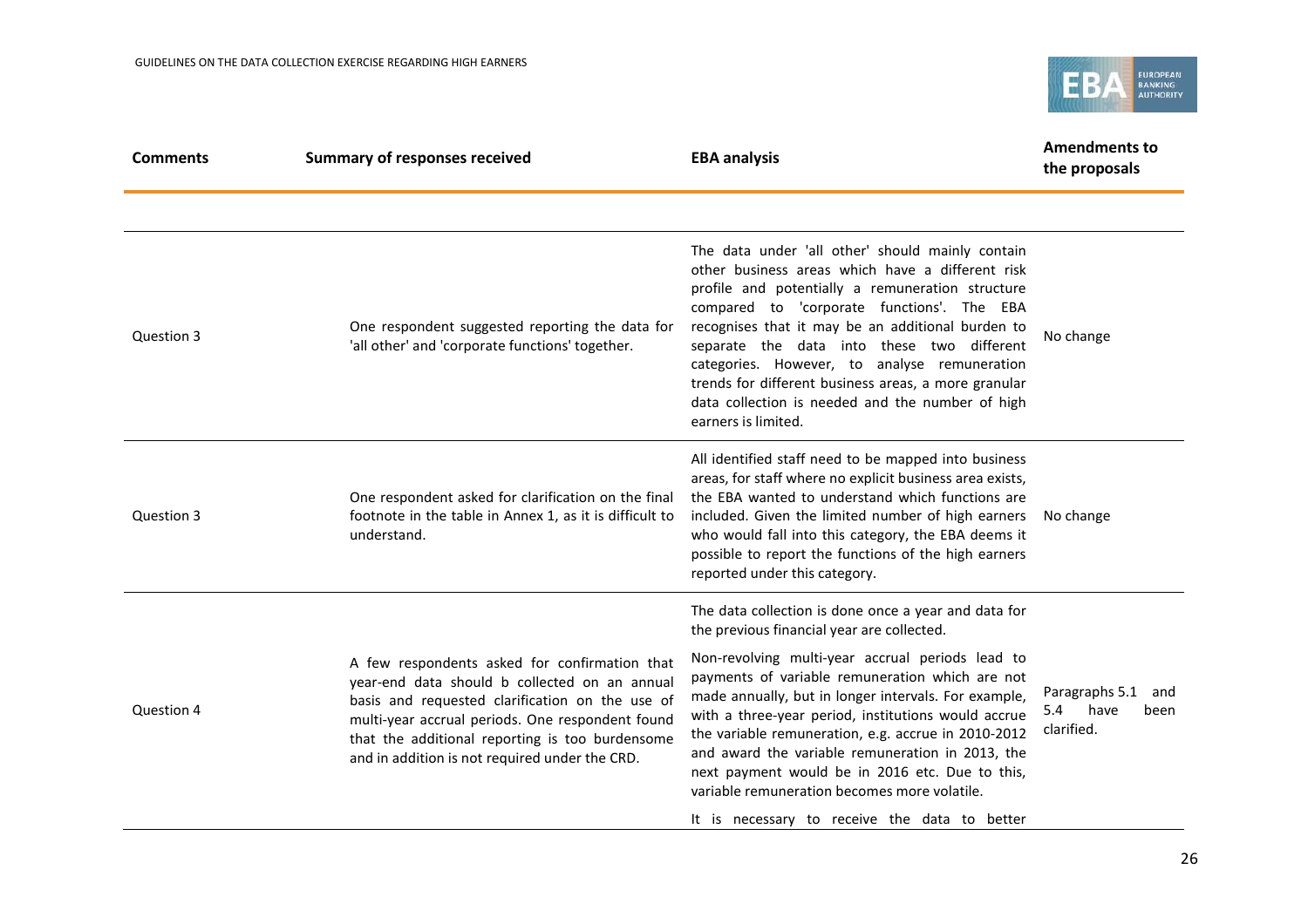

| <b>Comments</b>                                       | <b>Summary of responses received</b>                                                                                                                                                                            | <b>EBA analysis</b>                                                                                                                                                                                                                                                                             | <b>Amendments to</b><br>the proposals    |  |
|-------------------------------------------------------|-----------------------------------------------------------------------------------------------------------------------------------------------------------------------------------------------------------------|-------------------------------------------------------------------------------------------------------------------------------------------------------------------------------------------------------------------------------------------------------------------------------------------------|------------------------------------------|--|
|                                                       |                                                                                                                                                                                                                 | understand the trends regarding high earners as<br>variable remuneration payments based on non-<br>revolving multi-year accrual periods can mean that<br>the total amount of remuneration paid and the<br>number of people classed as high earners vary<br>significantly over time.             |                                          |  |
| Question 4                                            | One respondent recommended reporting data<br>based on the amount paid out rather than the<br>amount awarded as this would distort the reported<br>figures.                                                      | The CRD requirements on variable remuneration and<br>its disclosure are based on how they are awarded. If<br>long-term incentive schemes start at longer<br>intervals, the amounts should be reported under<br>multi-year accrual periods so that the figures can be<br>interpreted accurately. | No change                                |  |
| Question 4                                            | One respondent recommended collecting the<br>same information for high earners as under the<br>remuneration benchmarking exercise.                                                                              | This option was considered, but not fully<br>implemented as the cost for reporting data would<br>increase. The aim of the high earner report differs<br>from the benchmarking analysis and therefore the<br>additional and even more granular information is not<br>required.                   | No change                                |  |
|                                                       | To allow for a longer implementation period, a few<br>respondents suggested collecting the data with the<br>new templates for the performance year 2014 and<br>onwards as the CRD only came into force in 2014. | The CRD/CRR entered into force in July 2013 and<br>applies from 1 January 2014 onwards. Therefore, it<br>applies to publications from 1 January 2014 (even if<br>2013 data are published).                                                                                                      |                                          |  |
| Question 5:<br>Implementation of the new<br>templates | A few respondents suggest collecting the 2013<br>data at a later stage to ensure that institutions<br>have sufficient time to compile the data.                                                                 | Competent authorities were informed that data for<br>2013 will be collected using the updated templates.                                                                                                                                                                                        | Timelines extended<br>for 2013 data only |  |
|                                                       | Two respondents stated that data for 2013 have<br>already been submitted and that double reporting<br>should be avoided.<br>Two respondents asked for a longer period of time                                   | The EBA has reviewed the timelines for the<br>collection of 2013 data. Data should be collected<br>from institutions by a date that ensures that the data<br>are submitted by competent authorities to the EBA<br>by 30 November 2014. The timelines for the                                    |                                          |  |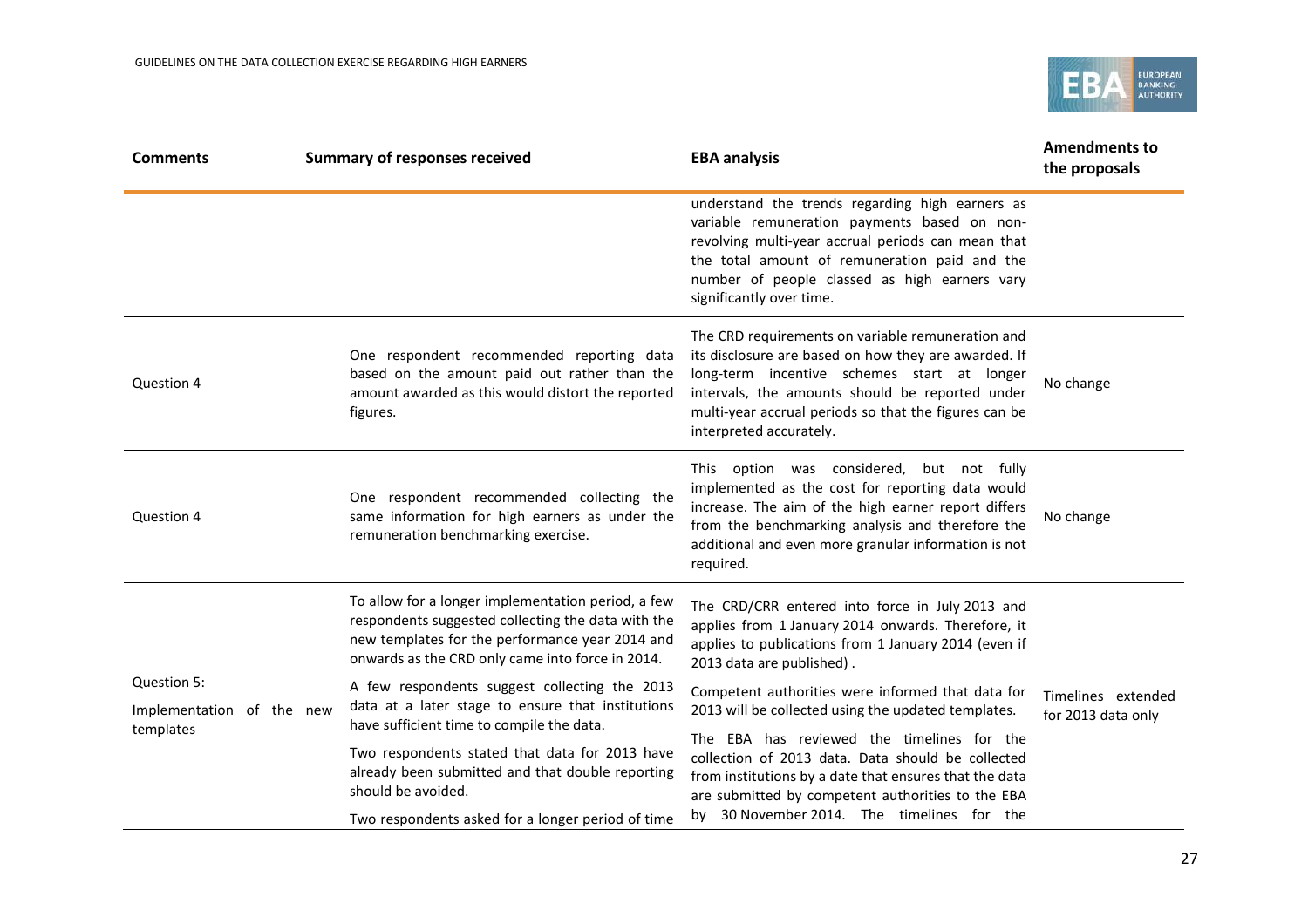

| <b>Comments</b> | Summary of responses received                                                                                                                                                                                                                      | <b>EBA analysis</b>                                                                                             | <b>Amendments to</b><br>the proposals |
|-----------------|----------------------------------------------------------------------------------------------------------------------------------------------------------------------------------------------------------------------------------------------------|-----------------------------------------------------------------------------------------------------------------|---------------------------------------|
|                 | always be collected later than June (e.g.<br>August/October).                                                                                                                                                                                      | to submit the data and requested that data should collection of 2014 data and onwards will remain<br>unchanged. |                                       |
|                 | A few respondents stated that the timing would<br>not allow for the two-month period in which<br>competent authorities need to report their<br>intentions to the EBA to comply with the<br>Guidelines.                                             |                                                                                                                 |                                       |
|                 | Other respondents found the time periods<br>sufficient.                                                                                                                                                                                            |                                                                                                                 |                                       |
| Question 6      | Providing more granular data will lead to an<br>ongoing increase in costs as the business lines do<br>not match internal structures. Not all of the<br>additional granularity is caused by the CRD and<br>therefore the impact should be assessed. | The EBA's impact assessment was updated.                                                                        | IA amended                            |
|                 |                                                                                                                                                                                                                                                    |                                                                                                                 |                                       |